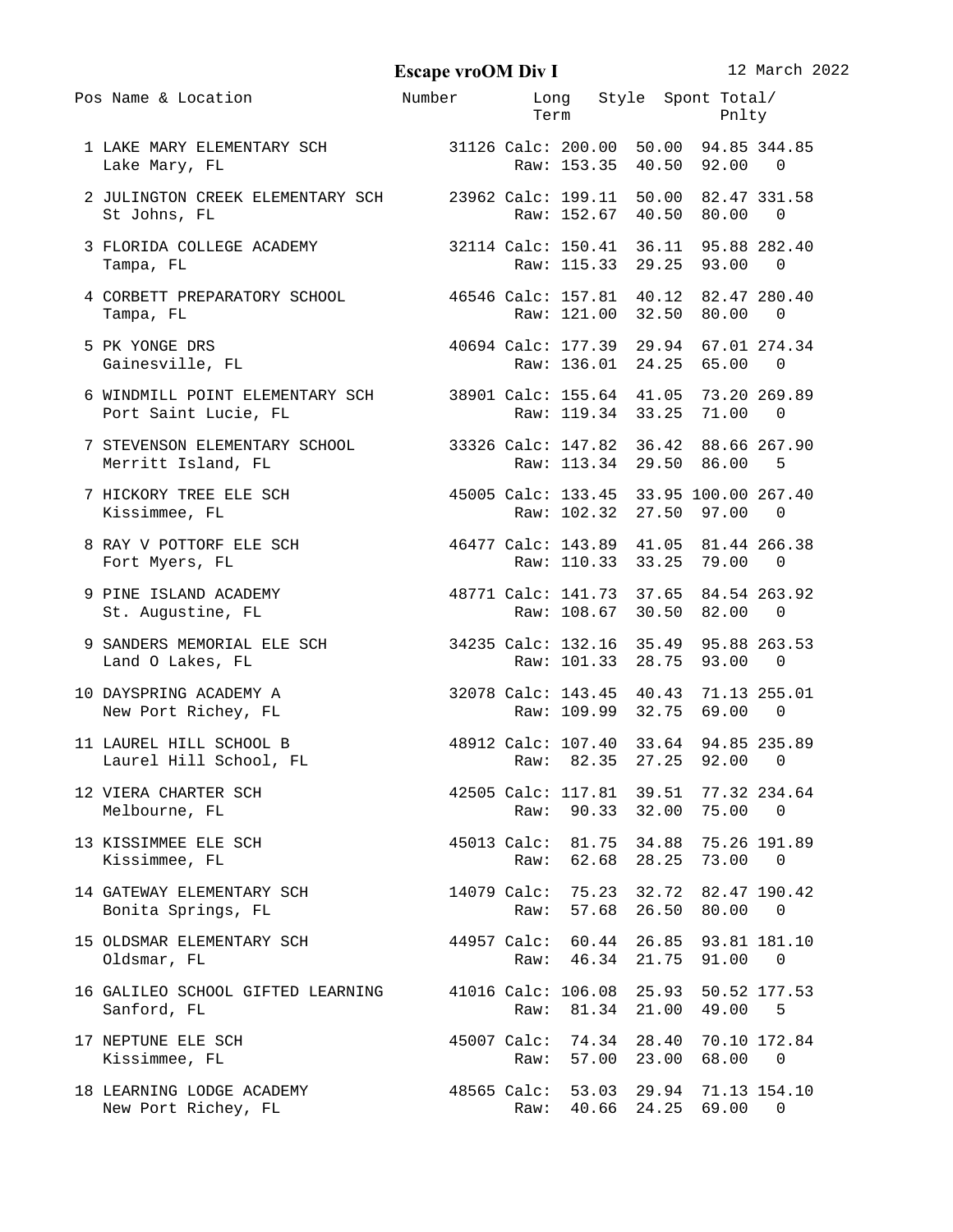**Escape vroOM Div II** 12 March 2022

| Pos Name & Location                                                                                        | Number Long Style Spont Total/                                          |                     | Term Pnlty                                     |                            |       |                   |
|------------------------------------------------------------------------------------------------------------|-------------------------------------------------------------------------|---------------------|------------------------------------------------|----------------------------|-------|-------------------|
| 1 INDIAN TRAILS MIDDLE SCHOOL 13460 Calc: 200.00 50.00 91.35 341.35<br>Winter Springs, FL                  |                                                                         |                     | Raw: 179.67 42.66 95.00 0                      |                            |       |                   |
|                                                                                                            |                                                                         |                     |                                                |                            |       |                   |
| 3 NORTH FORT MYERS ACADEMY FOR T 31409 Calc: 186.63 46.11 70.19 297.93<br>North Fort Myers, FL             |                                                                         |                     | Raw: 167.66 39.34 73.00 5                      |                            |       |                   |
|                                                                                                            |                                                                         |                     |                                                |                            |       |                   |
| 5 THE PIONEER SCHOOL 45256 Calc: 165.12 44.14 70.19 279.45<br>St Augustine, FL                             |                                                                         |                     | Raw: 148.34 37.66 73.00                        |                            |       | - 0               |
| 6 SARASOTA SCH OF ARTS & SCIENCE 32054 Calc: 144.71 40.64 95.19 275.54<br>Sarasota, FL                     |                                                                         |                     | Raw: 130.00 34.67 99.00 5                      |                            |       |                   |
| 7 SPRING RIVER SCHOOL<br>Atlantic Beach, FL                                                                | 48887 Calc: 151.38  36.32  72.12 259.82<br>Raw: 135.99  30.99  75.00  0 |                     |                                                |                            |       |                   |
| 8 ST. MICHAEL LUTHERAN SCHOOL 15677 Calc: 154.37 32.03 68.27 254.67<br>Fort Myers, FL                      |                                                                         |                     | Raw: 138.68 27.33 71.00                        |                            |       | - 0               |
| 9 SCULPTOR CHARTER SCH 30767 Calc: 146.20 34.76 68.27 249.23<br>Titusville, FL                             |                                                                         |                     | Raw: 131.34 29.66 71.00                        |                            |       | - 0               |
| 42505 Calc: 132.44 31.26 84.62 248.32<br>Raw: 118 98 26 67 88.00 0<br>9 VIERA CHARTER SCH<br>Melbourne, FL |                                                                         |                     | Raw: 118.98 26.67 88.00 0                      |                            |       |                   |
| Land O Lakes, FL                                                                                           |                                                                         |                     | Raw: 119.65 29.67 74.00                        |                            |       | - 0               |
| 11 DUNEDIN MIDDLE SCHOOL 5980 Calc: 112.06 30.47 76.92 219.45<br>Dunedin, FL                               |                                                                         |                     | Raw: 100.67 26.00 80.00                        |                            |       | - 0               |
| 12 JEWETT MIDDLE ACADEMY C                 48755 Calc: 125.04  28.91  61.54 210.49<br>Winter Haven, FL     |                                                                         |                     | Raw: 112.33 24.67 64.00                        |                            |       | 5                 |
| 13 THOMAS E WEIGHTMAN MID SCH<br>Land O Lakes, FL                                                          |                                                                         | Raw:                | 11463 Calc: 102.41 31.26 63.46 197.13<br>92.00 | 26.67                      | 66.00 | 0                 |
| 14 NORTH BAY HAVEN CHARTER ACADEM<br>Panama City, FL                                                       |                                                                         | 43001 Calc:<br>Raw: |                                                | 87.20 25.00<br>78.34 21.33 | 80.00 | 76.92 189.12<br>0 |
| 15 CANOE CREEK K-8<br>Saint Cloud, FL                                                                      |                                                                         | 48813 Calc:<br>Raw: |                                                | 82.73 26.96<br>74.32 23.00 | 72.00 | 69.23 178.92<br>0 |
| 16 HOLY FAMILY CATHOLIC SCHOOL<br>St. Petersburg, FL                                                       |                                                                         | 34456 Calc:<br>Raw: | 83.34                                          | 92.77 24.23<br>20.67       | 63.00 | 60.58 177.58<br>0 |
| 17 EMMA JEWEL CHARTER ACADEMY<br>Cocoa, FL                                                                 |                                                                         | 45032 Calc:<br>Raw: |                                                | 84.98 22.27<br>76.34 19.00 | 69.00 | 66.35 168.60<br>5 |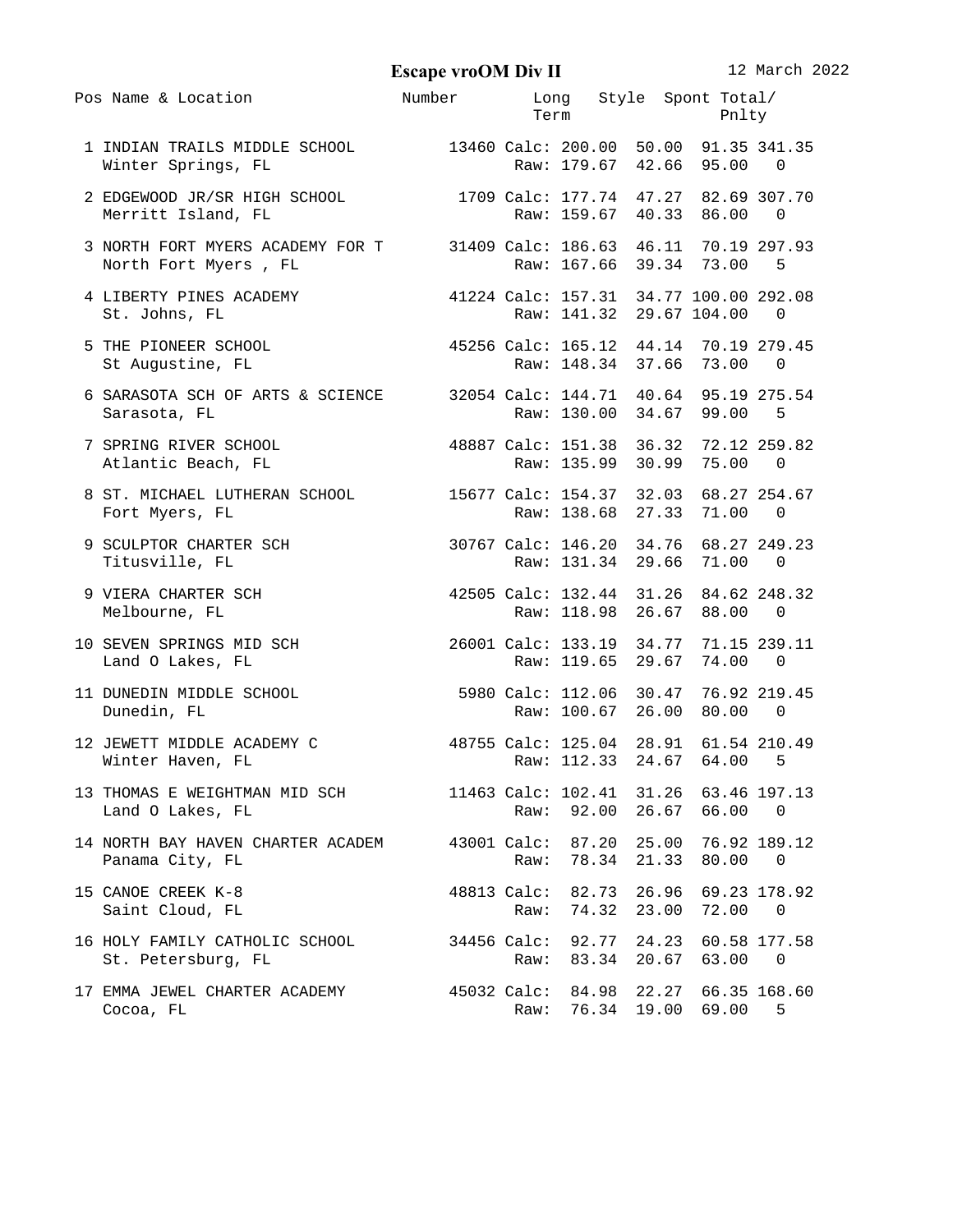**Escape vroOM Div III** 12 March 2022

| Pos Name & Location                                                          | Number Long Style Spont Total/        | <b>Term</b>                                                        | Pnlty |     |  |
|------------------------------------------------------------------------------|---------------------------------------|--------------------------------------------------------------------|-------|-----|--|
| 1 NEWSOME HIGH SCHOOL 45174 Calc: 197.72 50.00 100.00 347.72<br>Lithia, FL   |                                       | Raw: 172.01 44.50 104.25                                           |       |     |  |
| 2 VIERA HIGH SCHOOL<br>Viera, FL                                             |                                       | 37579 Calc: 200.00 38.76 99.04 337.80<br>Raw: 173.99 34.50 103.25  |       | - 0 |  |
| 3 EDGEWOOD JR/SR HIGH SCHOOL<br>Merritt Island, FL                           |                                       | 1709 Calc: 196.18 42.70 81.06 319.94<br>Raw: 170.67 38.00 84.50 0  |       |     |  |
| 4 WESLEY CHAPEL H S<br>Land O Lakes, FL                                      |                                       | 30584 Calc: 198.09 44.38 69.06 311.53<br>Raw: 172.33 39.50 72.00 0 |       |     |  |
| 5 DAYSPRING ACADEMY A<br>New Port Richey, FL                                 |                                       | 32078 Calc: 176.63 43.82 74.10 294.55<br>Raw: 153.66 39.00 77.25   |       | - 0 |  |
| 6 EDGEWATER HIGH SCHOOL 35468 Calc: 180.85 35.39 71.94 288.18<br>Orlando, FL |                                       | Raw: 157.33 31.50 75.00                                            |       | - 0 |  |
| 7 LAKE COUNTY HOMESCHOOLERS<br>Eustis, FL                                    |                                       | 46399 Calc: 159.79 28.65 79.86 268.30<br>Raw: 139.01 25.50 83.25   |       | - 0 |  |
| 8 CELEBRATION H S<br>Kissimmee, FL                                           | 44985 Calc: 164.76 22.47 76.74 263.97 | Raw: 143.33 20.00 80.00                                            |       | - 0 |  |
| 9 SEMINOLE HIGH SCHOOL<br>Sanford, FL                                        |                                       | 15515 Calc: 145.61 33.15 75.54 254.30<br>Raw: 126.67 29.50 78.75   |       | - 0 |  |
| 10 RIVER RIDGE H S<br>Land O Lakes, FL                                       |                                       | 10328 Calc: 143.30 29.21 78.42 250.93<br>Raw: 124.66 26.00 81.75 0 |       |     |  |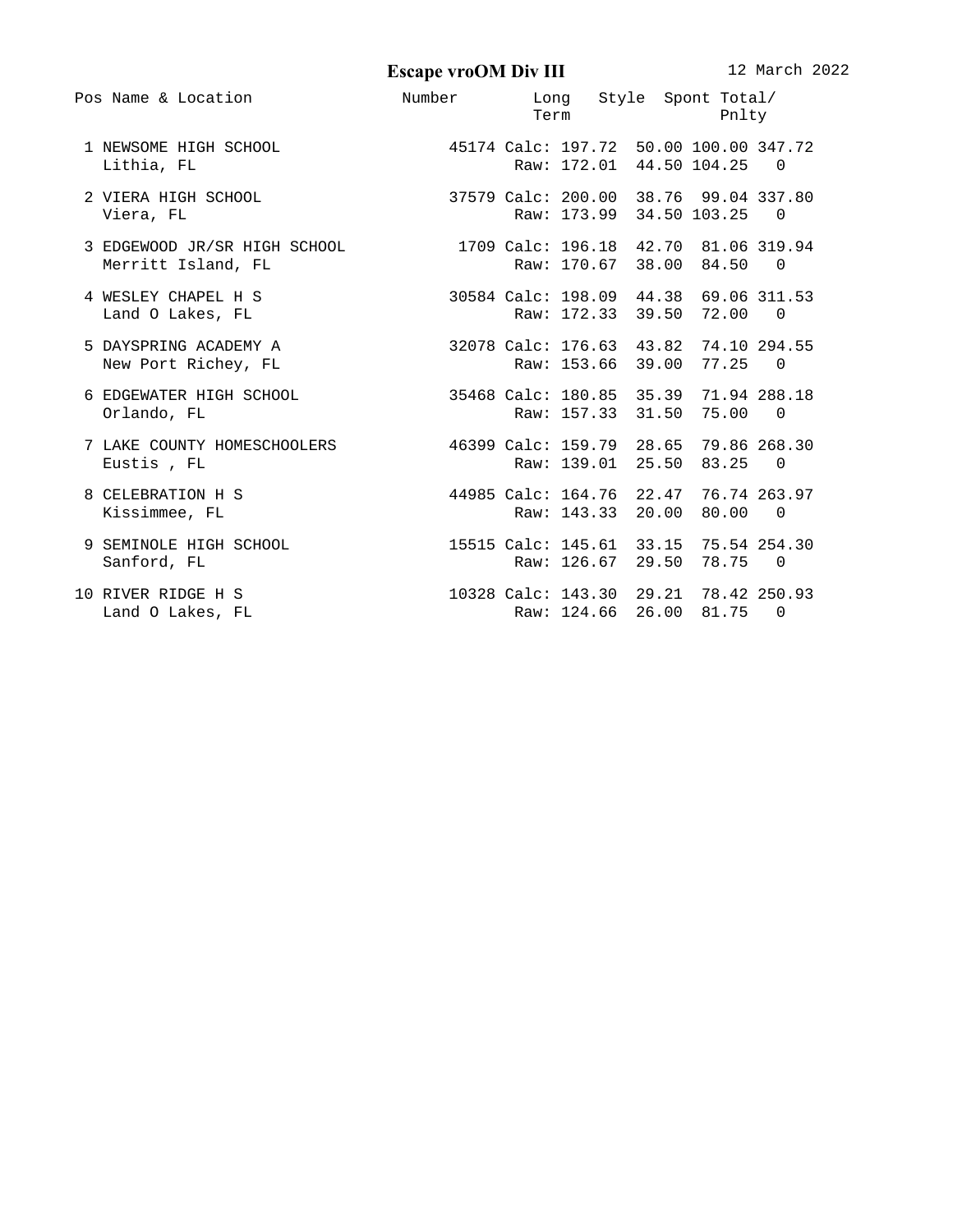**Odyssey ReOMvention Div I** 12 March 2022

| Pos Name & Location                                                                            | Number                                |      |                                   | Long Style Spont Total/<br><b>Term</b> and the state of the state of the state of the state of the state of the state of the state of the state of the state of the state of the state of the state of the state of the state of the state of the state of the | Pnlty                       |                   |
|------------------------------------------------------------------------------------------------|---------------------------------------|------|-----------------------------------|----------------------------------------------------------------------------------------------------------------------------------------------------------------------------------------------------------------------------------------------------------------|-----------------------------|-------------------|
| 1 NORTH BAY HAVEN CHARTER ACADEM 43001 Calc: 163.05 48.42 94.51 305.98<br>Panama City, FL      |                                       |      |                                   | Raw: 142.68 36.80 86.00                                                                                                                                                                                                                                        |                             | - 0               |
| 2 ROLAND PARK K8<br>Tampa, FL                                                                  |                                       |      |                                   | 14725 Calc: 200.00 48.42 48.35 296.77<br>Raw: 175.01 36.80 44.00                                                                                                                                                                                               |                             | - 0               |
| 3 RAY V POTTORF ELE SCH 46477 Calc: 174.09 50.00 71.43 295.52<br>Fort Myers, FL                |                                       |      |                                   | Raw: 152.34 38.00 65.00                                                                                                                                                                                                                                        |                             | - 0               |
| 4 SOUTH LAKE ELEMENTARY SCH 740 Calc: 174.46 40.79 72.53 282.78<br>Titusville, FL              |                                       |      |                                   | Raw: 152.66 31.00 66.00                                                                                                                                                                                                                                        |                             | 5                 |
| 5 VETERANS MEMORIAL ELEMENTARY S 39034 Calc: 166.47 41.32 73.63 281.42<br>Naples, FL           |                                       |      |                                   | Raw: 145.67 31.40 67.00                                                                                                                                                                                                                                        |                             | 0                 |
| 6 PINE VIEW SCHOOL<br>Osprey, FL                                                               |                                       |      |                                   | 17312 Calc: 165.29 38.68 75.82 279.79<br>Raw: 144.64 29.40 69.00                                                                                                                                                                                               |                             | - 0               |
| 7 PATRIOT OAKS ACADEMY<br>St Johns, FL                                                         | 43427 Calc: 147.41 37.89 86.81 272.11 |      |                                   | Raw: 128.99 28.80 79.00                                                                                                                                                                                                                                        |                             | $\Theta$          |
| 8 THORNEBROOKE ELEMENTARY SCH 43339 Calc: 151.99 45.79 71.43 263.21<br>Ocoee, FL               |                                       |      |                                   | Raw: 133.00 34.80 65.00                                                                                                                                                                                                                                        |                             | 6                 |
| 9 RED BUG ELEMENTARY SCHOOL 28820 Calc: 145.92 46.05 68.13 260.10<br>Casselberry, FL           |                                       |      |                                   | Raw: 127.69 35.00 62.00                                                                                                                                                                                                                                        |                             | - 0               |
| 10 SCULPTOR CHARTER SCH<br>Titusville, FL                                                      | 30767 Calc: 127.99 41.84 87.91 257.74 |      |                                   | Raw: 112.00 31.80 80.00                                                                                                                                                                                                                                        |                             | 0                 |
| 30845 Calc: 129.12 37.89 82.42 249.43<br>11 RIVERS EDGE ELE SCH<br>Port St Lucie, FL           |                                       |      |                                   | Raw: 112.99 28.80 75.00                                                                                                                                                                                                                                        |                             | 0                 |
| 12 FISHER ISLAND DAY SCHOOL 46487 Calc: 132.95 34.74 70.33 238.02<br>Miami Beach, FL           |                                       |      |                                   | Raw: 116.34 26.40 64.00                                                                                                                                                                                                                                        |                             | - 0               |
| 13 DUNE LAKES ELEMENTARY SCHOOL 47510 Calc: 102.85 33.16 100.00 236.01<br>Santa Rosa Beach, FL |                                       | Raw: |                                   | 90.00 25.20 91.00                                                                                                                                                                                                                                              |                             | 0                 |
| 13 STEVENSON ELEMENTARY SCHOOL<br>Merritt Island, FL                                           |                                       |      | 33326 Calc: 118.85<br>Raw: 104.00 | 29.00                                                                                                                                                                                                                                                          | 38.16 78.02 235.03<br>71.00 | 0                 |
| 14 LAKE MARY PREP<br>Lake Mary Prep, FL                                                        |                                       |      |                                   | 39620 Calc: 119.20 34.47<br>Raw: 104.31 26.20                                                                                                                                                                                                                  | 63.00                       | 69.23 222.90<br>0 |
| 14 WEST MELBOURNE SCH FOR SCI<br>West Melbourne, FL                                            |                                       |      | 32309 Calc: 117.33<br>Raw: 102.67 | 35.79<br>27.20                                                                                                                                                                                                                                                 | 63.00                       | 69.23 222.35<br>0 |
| 15 BAY HAVEN SCH<br>Sarasota, FL                                                               |                                       |      | 30339 Calc: 121.50<br>Raw: 106.32 | 40.79<br>31.00                                                                                                                                                                                                                                                 | 47.00 10                    | 51.65 203.94      |
| 16 VIERA CHARTER SCH<br>Melbourne, FL                                                          |                                       | Raw: | 81.00                             | 42505 Calc: 92.57 30.79 74.73 198.09<br>23.40                                                                                                                                                                                                                  | 68.00                       | 0                 |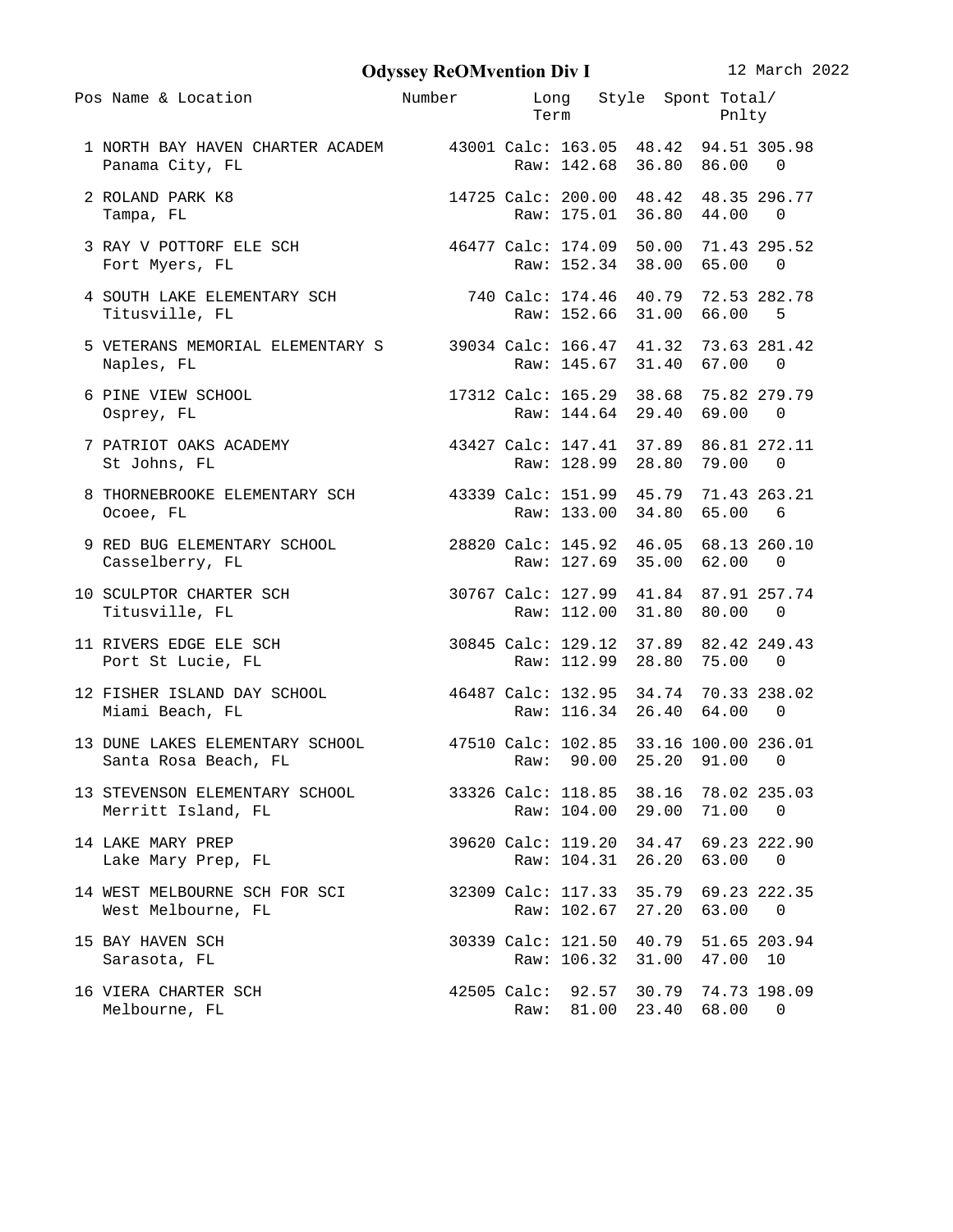**Odyssey ReOMvention Div II** 12 March 2022

| Pos Name & Location                                                                                               | Number Long Style Spont Total/ |      | Term Pnlty                |                   |           |
|-------------------------------------------------------------------------------------------------------------------|--------------------------------|------|---------------------------|-------------------|-----------|
| 1 GOTHA MIDDLE SCHOOL 22934 Calc: 200.00 47.69 97.55 345.24<br>Windermere, FL 800 Raw: 171.99 41.20 79.75 0       |                                |      |                           |                   |           |
| 2 ROTARY CLUB OF OVIEDO A 38991 Calc: 150.79 50.00 100.00 300.79<br>Oviedo, FL                                    |                                |      | Raw: 129.67 43.20 81.75   |                   | - 0       |
| 3 CORBETT PREPARATORY SCHOOL 46546 Calc: 152.33 35.19 81.35 268.87<br>Tampa, FL                                   |                                |      | Raw: 131.00 30.40 66.50   |                   | $\bullet$ |
| 4 PASCO MID SCH<br>Land O Lakes, FL                                                                               |                                |      |                           |                   |           |
| 5 NORTH BAY HAVEN CHARTER ACADEM 43001 Calc: 159.30 33.56 30.89 223.75<br>Panama City, FL                         |                                |      | Raw: 136.99 29.00 25.25 0 |                   |           |
| 6 STARKEY RANCH K-8 SCHOOL 48919 Calc: 100.01 32.87 85.02 217.90<br>Land O Lakes, FL                              |                                |      | Raw: 86.00 28.40 69.50    |                   | - 0       |
| 45256 Calc: 94.97 32.87 77.98 205.82<br>7 THE PIONEER SCHOOL<br>St Augustine, FL                                  |                                |      | Raw: 81.67 28.40 63.75    |                   | - 0       |
| 8 TERRACE COMMUNITY MIDDLE SCH 30428 Calc: 134.88 34.26 29.97 199.11<br>Brandon, FL                               |                                |      | Raw: 115.99 29.60 24.50   |                   | $\bullet$ |
| 9 JEWETT MIDDLE ACADEMY B 48741 Calc: 90.31 30.32 72.17 191.80<br>Winter Haven, FL                                |                                |      | Raw: 77.66 26.20 59.00 1  |                   |           |
| 10 VIERA CHARTER SCH                                   42505 Calc: 105.44   33.56   42.51 181.51<br>Melbourne, FL |                                |      | Raw: 90.67 29.00 34.75    |                   | - 0       |
| 11 ORLANDO SCIENCE MIDDLE SCHOOL 44965 Calc: 102.70 33.10 40.67 176.47<br>Orlando, FL                             |                                |      | Raw: 88.32 28.60 33.25    |                   | - 0       |
| 11 FIRST BAPTIST CHRISTIAN ACADEM 47618 Calc: 100.76 34.03 41.59 176.38<br>Bunnell, FL                            |                                |      | Raw: 86.65 29.40 34.00 0  |                   |           |
| 12 EMMA JEWEL CHARTER ACADEMY 45032 Calc: 72.89 26.85 25.99 125.73<br>Cocoa, FL                                   |                                | Raw: |                           | 62.68 23.20 21.25 | 0         |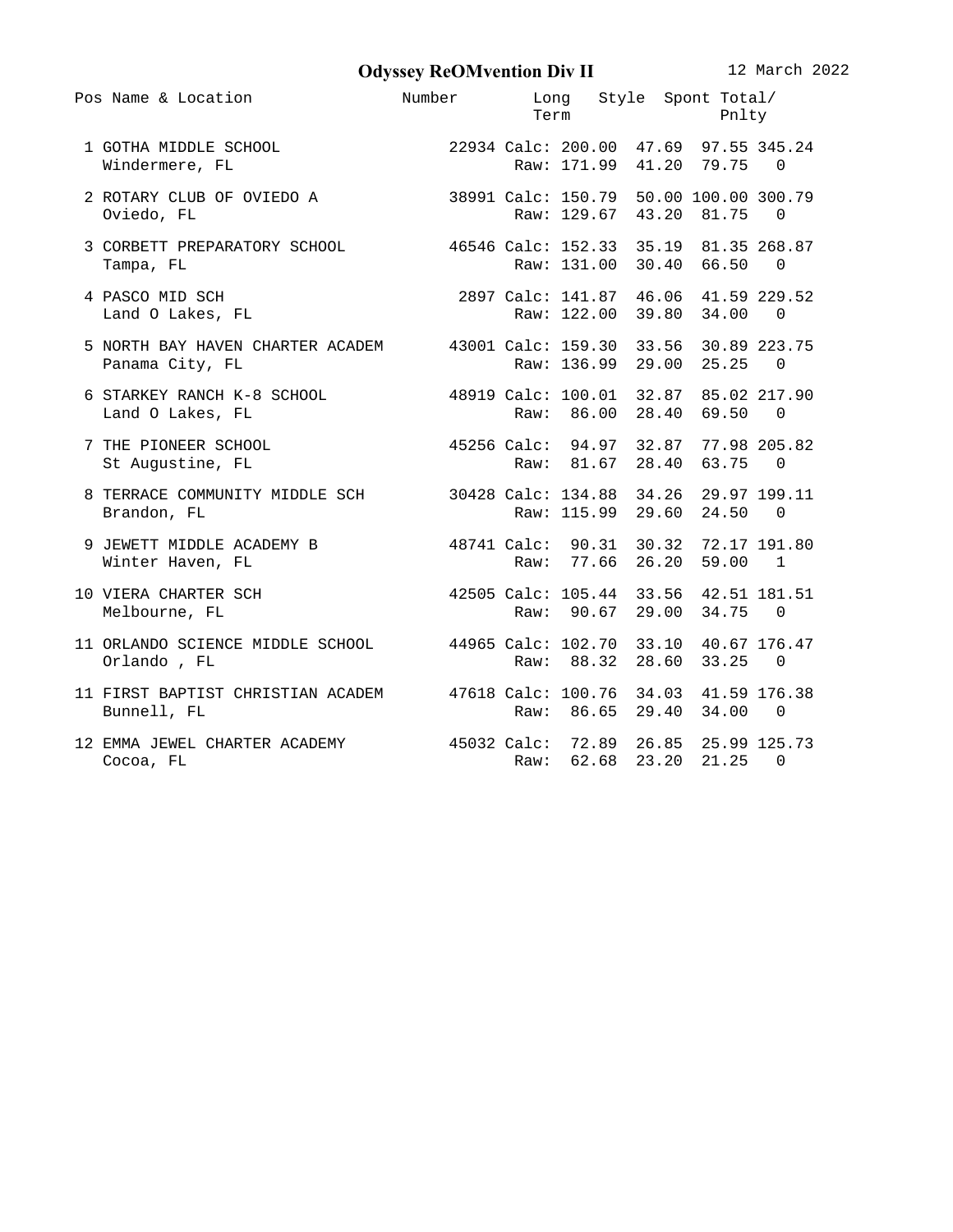**Odyssey ReOMvention Div III** 12 March 2022

| Pos Name & Location                                                                     | Number | Term | Long Style Spont Total/                                           | Pnlty |     |
|-----------------------------------------------------------------------------------------|--------|------|-------------------------------------------------------------------|-------|-----|
| 1 ACADEMY AT THE LAKES<br>Land O Lakes, FL                                              |        |      | 17709 Calc: 200.00 50.00 80.43 330.43<br>Raw: 177.00 42.40 63.00  |       | 0   |
| 2 CROOMS ACADEMY<br>Sanford, FL                                                         |        |      | 36212 Calc: 175.50 48.11 81.28 304.89<br>Raw: 155.32 40.80 63.67  |       | - 0 |
| 2 SEMINOLE HIGH SCHOOL<br>Sanford, FL                                                   |        |      | 15515 Calc: 158.58 45.99 100.00 304.57<br>Raw: 140.34 39.00 78.33 |       | - 0 |
| 3 APALACHICOLA VOL FIRE DEPT AUX 48559 Calc: 175.88 44.58 37.02 257.48<br>Eastpoint, FL |        |      | Raw: 155.65 37.80 29.00                                           |       | 0   |
| 4 DAYSPRING ACADEMY A<br>New Port Richey, FL                                            |        |      | 32078 Calc: 107.32 38.92 70.22 216.46<br>Raw: 94.98 33.00 55.00   |       | 0   |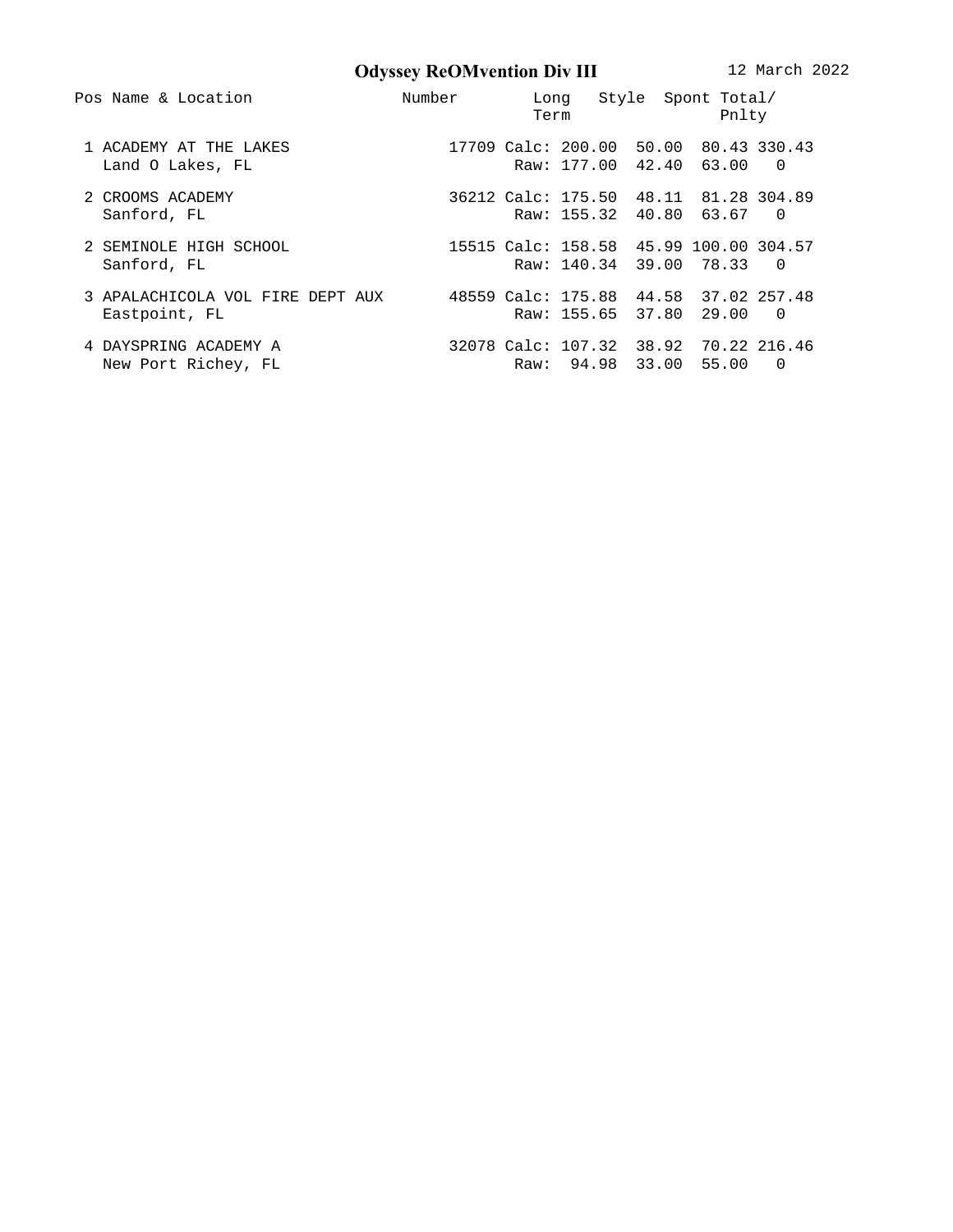| Classics (Name Here): The Musical Production Div I 12 March 2022                          |                                       |      |      |  |                         |                                             |  |
|-------------------------------------------------------------------------------------------|---------------------------------------|------|------|--|-------------------------|---------------------------------------------|--|
| Pos Name & Location                                                                       | Number                                | Term | Long |  | Style Spont Total/      | Pnlty                                       |  |
| 1 ELISA NELSON ELEMENTARY SCHOOL 48921 Calc: 200.00 50.00 75.71 325.71<br>Palm Harbor, FL |                                       |      |      |  | Raw: 156.20 43.20 53.00 | 0                                           |  |
| 2 THORNEBROOKE ELEMENTARY SCH 43339 Calc: 183.35 47.69 74.64 305.68<br>Ocoee, FL          |                                       |      |      |  | Raw: 143.20 41.20 52.25 | 0                                           |  |
| 3 MIRROR LAKES ELE SCH<br>Lehigh Acres, FL                                                | 29784 Calc: 191.55 47.45 63.57 302.57 |      |      |  | Raw: 149.60 41.00 44.50 | 0                                           |  |
| 4 PK YONGE DRS<br>Gainesville, FL                                                         |                                       |      |      |  | Raw: 124.20 32.60 70.00 | 40694 Calc: 159.03 37.73 100.00 296.76<br>0 |  |
| 5 FLORIDA COLLEGE ACADEMY 32114 Calc: 171.32 37.96 74.29 283.57<br>Tampa, FL              |                                       |      |      |  | Raw: 133.80 32.80 52.00 | 0                                           |  |
| 6 RIVIERA ELE SCH<br>Palm Bay, FL                                                         |                                       |      |      |  | Raw: 137.00 33.80 46.75 | 12228 Calc: 175.42 39.12 66.79 281.33<br>0  |  |
| 44996 Calc: 143.92 37.04 96.43 277.39<br>7 CHESTNUT ELE SCH<br>Kissimmee, FL              |                                       |      |      |  | Raw: 112.40 32.00 67.50 | 0                                           |  |
| 8 ALLEN PARK ELEMENTARY SCHOOL<br>Ft. Myers, FL                                           | 29348 Calc: 194.62 50.00 24.64 269.26 |      |      |  | Raw: 152.00 43.20 17.25 | 0                                           |  |
| 8 JULINGTON CREEK ELEMENTARY SCH 23962 Calc: 174.14 41.90 53.21 269.25<br>St Johns, FL    |                                       |      |      |  | Raw: 136.00 36.20 37.25 | 0                                           |  |
| 8 DIPLOMAT ELE SCH<br>Cape Coral, FL                                                      |                                       |      |      |  | Raw: 119.00 30.60 56.75 | 11604 Calc: 152.37 35.42 81.07 268.86<br>0  |  |
| 9 LAKE MARY ELEMENTARY SCH 31126 Calc: 187.20 38.19 31.43 256.82<br>Lake Mary, FL         |                                       |      |      |  | Raw: 146.20 33.00 22.00 | 0                                           |  |
| 48771 Calc: 170.04 37.96 43.21 251.21<br>10 PINE ISLAND ACADEMY<br>St. Augustine, FL      |                                       |      |      |  | Raw: 132.80 32.80 30.25 | 0                                           |  |
| 45015 Calc: 170.81 36.34 42.14 249.29<br>11 LAKEVIEW ELE SCH<br>Kissimmee, FL             |                                       |      |      |  | Raw: 133.40 31.40 29.50 | 0                                           |  |
| 12 FREEPORT ELEMENTARY SCHOOL A 45930 Calc: 137.26 28.01 57.14 222.41<br>Freeport, FL     |                                       |      |      |  | Raw: 107.20 24.20 40.00 | 0                                           |  |
| 13 FREEDOM 7 ELE SCH<br>Cocoa Beach, FL                                                   |                                       |      |      |  | Raw: 101.80 21.80 13.50 | 33271 Calc: 130.35 25.23 19.29 169.87<br>5  |  |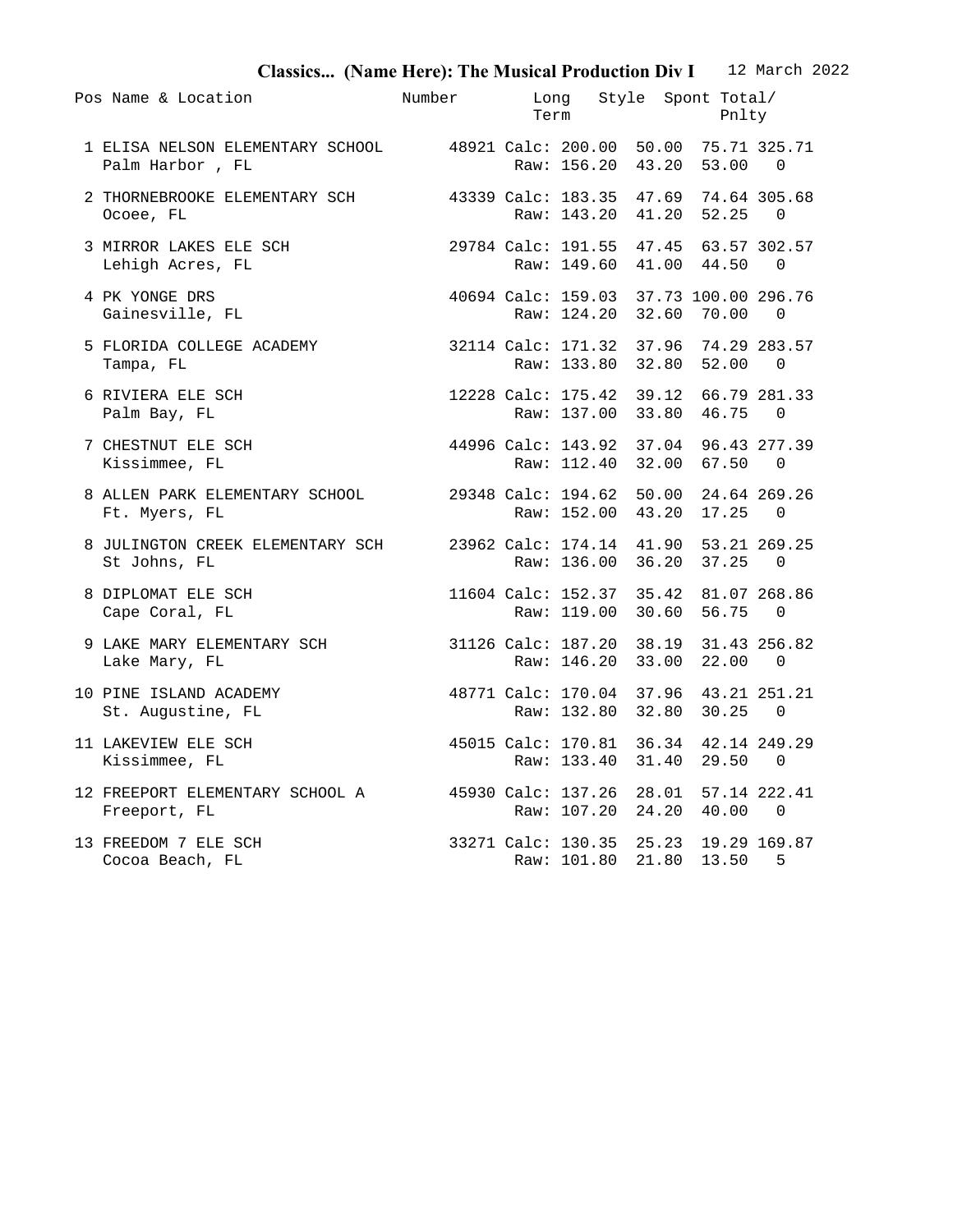| Classics (Name Here): The Musical Production Div II 12 March 2022                               |                                       |                                                                    |             |                |  |
|-------------------------------------------------------------------------------------------------|---------------------------------------|--------------------------------------------------------------------|-------------|----------------|--|
| Pos Name & Location                                                                             | Number                                | Long Style Spont Total/<br>Term                                    | Pnlty       |                |  |
| 1 ANNUNCIATION CATHOLIC ACADEMY 39108 Calc: 200.00 50.00 100.00 350.00<br>Altamonte Springs, FL |                                       | Raw: 187.33 49.60 103.00                                           |             | 0              |  |
| 2 CORBETT PREPARATORY SCHOOL<br>Tampa, FL                                                       | 46546 Calc: 192.35 44.15 93.52 330.02 | Raw: 180.16 43.80 96.33                                            |             | 0              |  |
| 3 GOTHA MIDDLE SCHOOL<br>22934 Calc: 184.16 43.95 97.41 325.52<br>Windermere, FL                |                                       | Raw: 172.49 43.60 100.33                                           |             | 0              |  |
| 4 ORLANDO GIFTED ACADEMY<br>Orlando, FL                                                         |                                       | 46442 Calc: 178.11 46.77 90.94 314.82<br>Raw: 166.83 46.40 93.67   |             | $\overline{1}$ |  |
| 4 ROTARY CLUB OF OVIEDO A<br>Oviedo, FL                                                         |                                       | 38991 Calc: 194.29 48.99 71.52 314.80<br>Raw: 181.98 48.60 73.67   |             | $\Theta$       |  |
| 5 NORTH BAY HAVEN CHARTER ACADEM 43001 Calc: 174.92 43.55 96.12 305.59<br>Panama City, FL       |                                       | Raw: 163.84 43.20 99.00                                            |             | 9              |  |
| 6 PLATO ACADEMY ST. PETERSBURG 45299 Calc: 170.63 41.13 79.29 291.05<br>St. Petersburg, FL      |                                       | Raw: 159.82 40.80 81.67                                            |             | - 0            |  |
| 7 OSCEOLA COUNTY SCH OF ARTS<br>Kissimmee, FL                                                   | 45019 Calc: 166.39 32.86 89.97 284.22 | Raw: 155.85 32.60 92.67                                            |             | -5             |  |
| 8 ST CLOUD MID SCH<br>Kissimmee, FL                                                             |                                       | 44994 Calc: 177.92 45.77 50.81 274.50<br>Raw: 166.65 45.40 52.33   |             | 0              |  |
| 9 STEVENSON ELEMENTARY SCHOOL<br>Merritt Island, FL                                             |                                       | 33326 Calc: 164.60 38.31 65.05 267.96<br>Raw: 154.17 38.00 67.00   |             | 0              |  |
| 9 FLORIDA COLLEGE ACADEMY<br>Tampa, FL                                                          |                                       | 32114 Calc: 166.20 37.90 63.76 267.86<br>Raw: 155.67               | 37.60 65.67 | 0              |  |
| 10 DAYSPRING ACADEMY A 32078 Calc: 158.37 41.13 62.46 261.96<br>New Port Richey, FL             |                                       | Raw: 148.34 40.80                                                  | 64.33       | 0              |  |
| 11 LAKE HIGHLAND PREPARATORY SCH<br>Orlando, FL                                                 |                                       | 31574 Calc: 156.05 37.50 66.34 259.89<br>Raw: 146.16 37.20 68.33 0 |             |                |  |
| 11 CALOOSA MIDDLE SCHOOL<br>Cape coral, FL                                                      |                                       | 7991 Calc: 158.74 35.48 65.37 259.59<br>Raw: 148.68 35.20 67.33    |             | $\bullet$      |  |
| 11 INDIAN TRAILS MIDDLE SCHOOL<br>Winter Springs, FL                                            |                                       | 13460 Calc: 139.86 36.49 83.17 259.52<br>Raw: 131.00               | 36.20 85.67 | 0              |  |
| 12 HARMONY MIDDLE SCHOOL<br>Harmony, FL                                                         |                                       | 47587 Calc: 144.14 36.49 68.93 249.56<br>Raw: 135.01 36.20 71.00   |             | 0              |  |
| 13 FREEPORT MIDDLE SCHOOL<br>Freeport, FL                                                       |                                       | 45926 Calc: 149.28 34.07 62.46 245.81<br>Raw: 139.82 33.80 64.33   |             | $\bullet$      |  |
| 14 JEWETT MIDDLE ACADEMY A<br>Winter Haven, FL                                                  |                                       | 41434 Calc: 150.53 34.07 48.22 232.82<br>Raw: 140.99               | 33.80 49.67 | 0              |  |
| 15 DUNEDIN MIDDLE SCHOOL<br>Dunedin, FL                                                         |                                       | 5980 Calc: 134.70 32.86 63.76 231.32<br>Raw: 126.17 32.60 65.67    |             | 0              |  |
| 16 RIVER RIDGE MID SCH<br>Land O Lakes, FL                                                      |                                       | 10167 Calc: 131.13 34.07 62.46 227.66<br>Raw: 122.82 33.80 64.33   |             | $\Theta$       |  |
| 17 GALILEO SCHOOL GIFTED LEARNING<br>Sanford, FL                                                | 41016 Calc: 133.81 32.86 47.25 213.92 | Raw: 125.33 32.60 48.67                                            |             | 0              |  |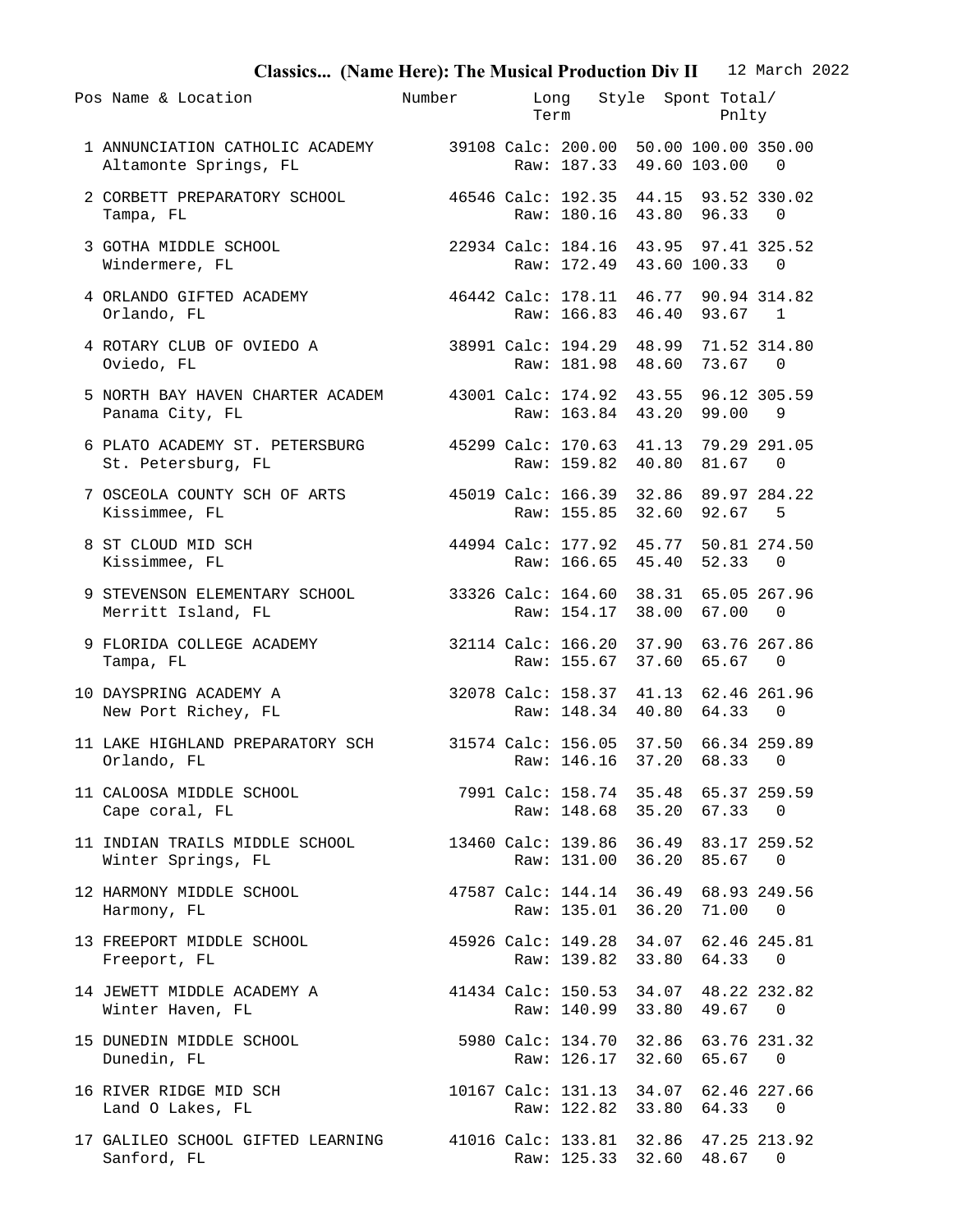p2 Classics... (Name Here): The Musical Production Div II2 March 2022 18 FERRY PASS MIDDLE SCHOOL 43891 Calc: 112.10 32.66 52.11 196.87 Pensaola, FL Raw: 105.00 32.40 53.67 0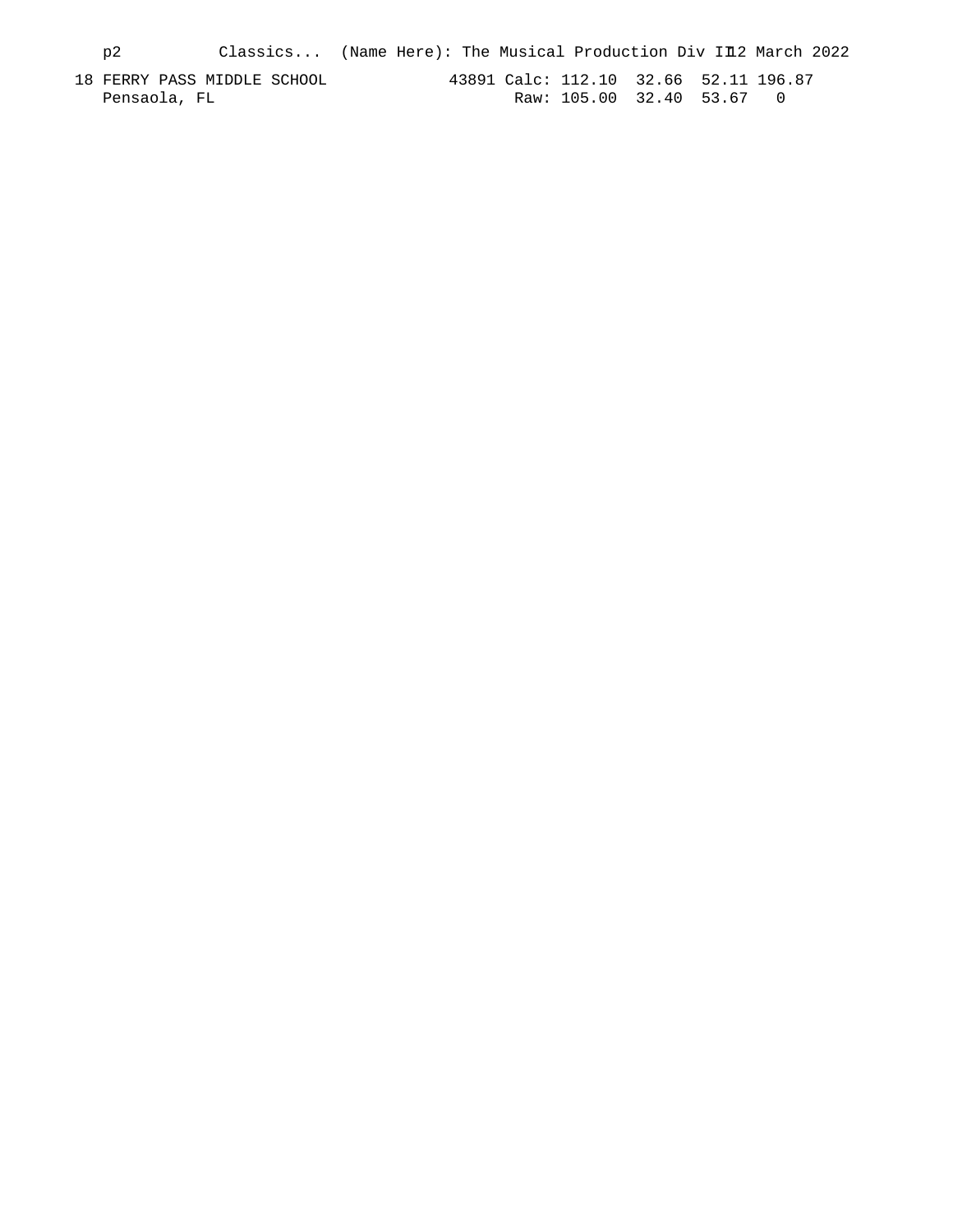## **Classics... (Name Here): The Musical Production Div III** 12 March 2022

| Pos Name & Location                                                                         | Number                                | Long Style Spont Total/<br><b>Term</b>                              | Pnlty |     |
|---------------------------------------------------------------------------------------------|---------------------------------------|---------------------------------------------------------------------|-------|-----|
| 1 PK YONGE DRS<br>Gainesville, FL                                                           |                                       | 40694 Calc: 200.00 50.00 93.68 343.68<br>Raw: 185.80 45.40 81.50 0  |       |     |
| 2 CLASSICAL CHRISTIAN ACADEMY 39649 Calc: 185.79 49.56 99.14 334.49<br>North Fort Myers, FL |                                       | Raw: 172.60 45.00 86.25                                             |       | - 0 |
| 3 PORT ST JOE HIGH SCHOOL<br>Port St. Joe, FL                                               |                                       | 15802 Calc: 197.20 48.02 84.20 329.42<br>Raw: 183.20 43.60 73.25    |       | - 0 |
| 4 SUNLAKE HIGH SCHOOL<br>Land O Lakes, FL                                                   |                                       | 37613 Calc: 181.05 44.93 95.11 321.09<br>Raw: 168.20 40.80 82.75    |       | - 0 |
| 5 ROTARY CLUB OF OVIEDO A<br>Oviedo, FL                                                     |                                       | 38991 Calc: 179.12 45.81 86.21 311.14<br>Raw: 166.40 41.60 75.00    |       | - 0 |
| 6 THE LIMELIGHT THEATRE<br>St Augustine, FL                                                 | 48254 Calc: 169.86 42.73 94.25 306.84 | Raw: 157.80 38.80 82.00                                             |       | - 0 |
| 7 PINE VIEW SCHOOL<br>Osprey, FL                                                            |                                       | 17312 Calc: 169.86 40.97 86.78 297.61<br>Raw: 157.80 37.20 75.50    |       | - 0 |
| 8 FREEPORT HIGH SCHOOL<br>Freeport, FL                                                      |                                       | 48807 Calc: 157.37 34.58 100.00 291.95<br>Raw: 146.20 31.40 87.00   |       | - 0 |
| 9 PASCO H S<br>Land O Lakes, FL                                                             |                                       | 4108 Calc: 158.45 41.63 58.91 258.99<br>Raw: 147.20 37.80 51.25     |       | - 0 |
| 10 OSCEOLA HIGH SCHOOL<br>Kissimmee, FL                                                     |                                       | 44982 Calc: 122.07 29.74 90.52 212.33<br>Raw: 113.40 27.00 78.75 30 |       |     |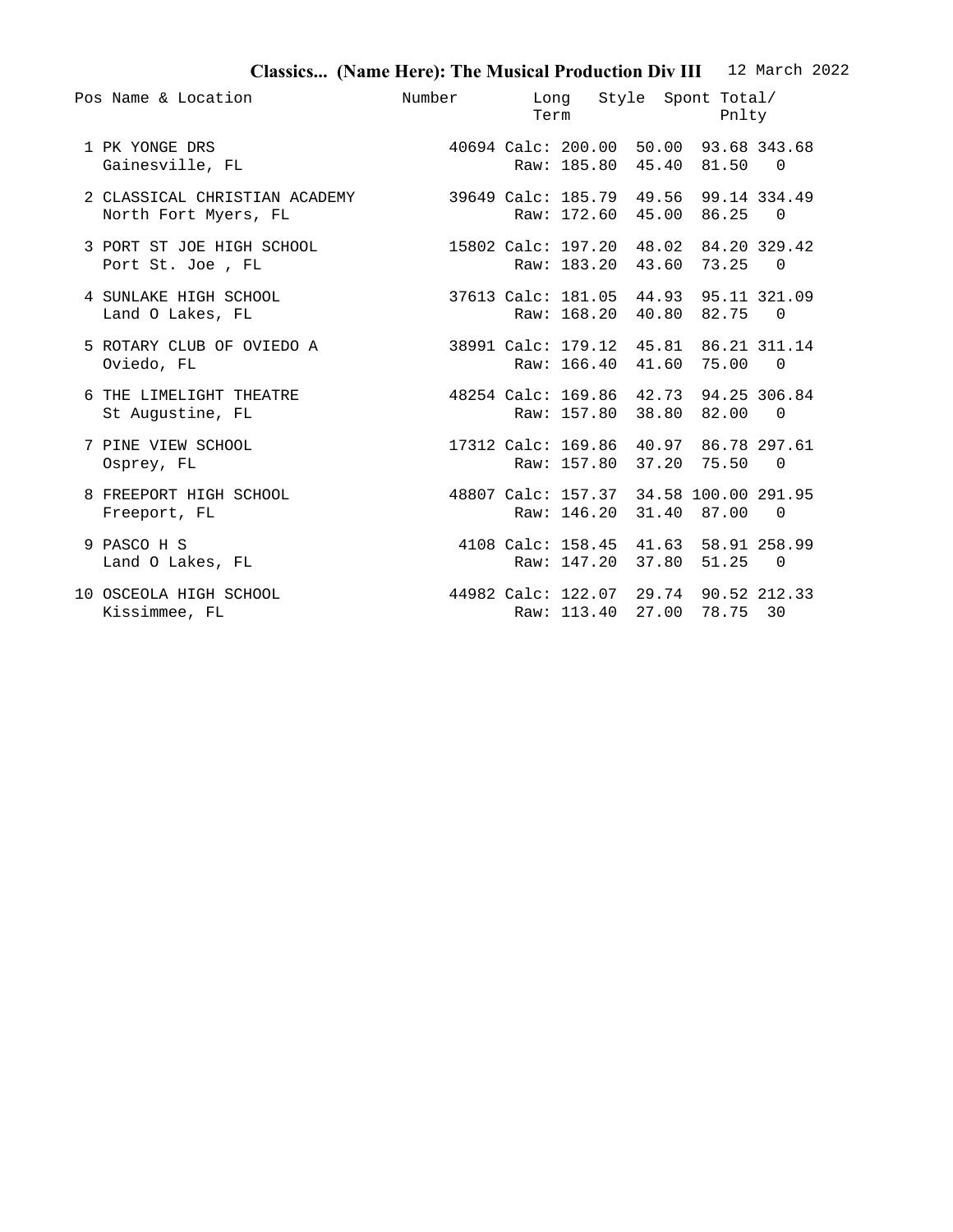|                                         | Classics (Name Here): The Musical Production Div IV 12 March 2022 |                                                                     |       |
|-----------------------------------------|-------------------------------------------------------------------|---------------------------------------------------------------------|-------|
| Pos Name & Location                     | Number                                                            | Long Style Spont Total/<br>Term                                     | Pnltv |
| 1 ROTARY CLUB OF OVIEDO A<br>Oviedo, FL |                                                                   | 38991 Calc: 200.00 50.00 100.00 350.00<br>Raw: 179.00 42.60 62.67 0 |       |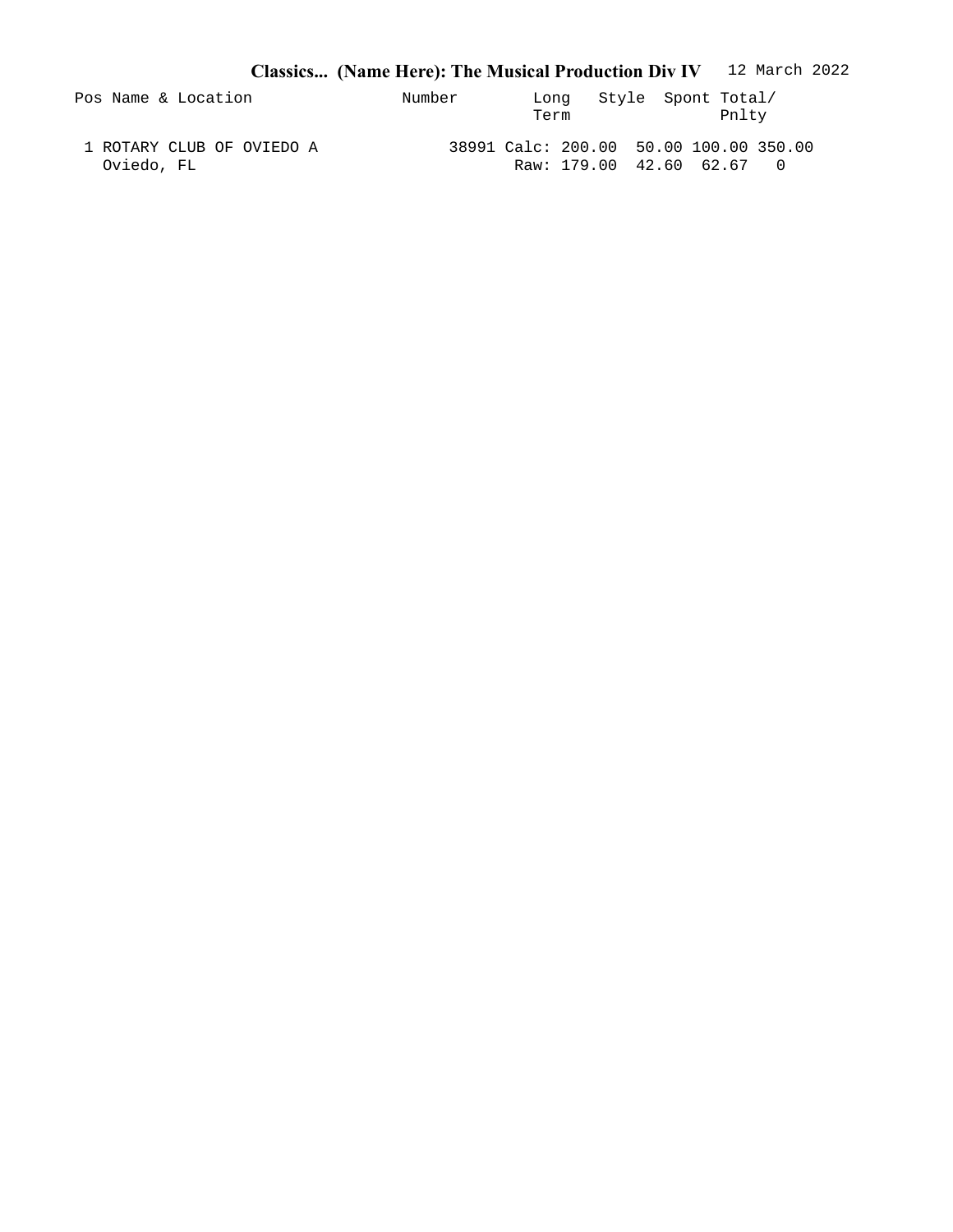|                                                                                                     | <b>Matryoshka Structure Div I</b>           |                                                    |                |              |                |                | 12 March 2022                                                 |                          |  |
|-----------------------------------------------------------------------------------------------------|---------------------------------------------|----------------------------------------------------|----------------|--------------|----------------|----------------|---------------------------------------------------------------|--------------------------|--|
| Pos Name & Location                                                                                 | Number                                      |                                                    |                | Term         |                |                | Wt Hld Long Style Spont Total/<br>Pnlty                       |                          |  |
| 1 THORNEBROOKE ELEMENTARY SCH<br>Ocoee, FL                                                          | 43339 Calc: 75.61 173.48 50.00 88.31 311.79 |                                                    |                |              |                |                | Raw: 310.00 92.00 43.40 68.00                                 | - 0                      |  |
| 1 GOLDSBORO ELEM SCH<br>Sanford, FL                                                                 |                                             | 32121 Calc: 71.95 164.15 48.39 98.70 311.24        |                |              |                |                | Raw: 295.00 86.67 42.00 76.00                                 | $\Theta$                 |  |
| 2 RIVERSINK ELEMENTARY SCHOOL 40805 Calc: 46.34 145.63 43.09 88.31 277.03<br>Crawfordville, FL      |                                             |                                                    |                |              |                |                | Raw: 190.00 93.33 37.40 68.00                                 | $\bullet$                |  |
| 3 WINDMILL POINT ELEMENTARY SCH 38901 Calc: 75.61 163.21 37.33 67.53 268.07<br>Port Saint Lucie, FL |                                             |                                                    |                |              |                |                | Raw: 310.00 82.34 32.40 52.00                                 | - 0                      |  |
| 3 BAY HAVEN SCH<br>Sarasota, FL                                                                     |                                             | 30339 Calc: 100.00 171.63 33.41 62.34 267.38       |                |              |                |                | Raw: 410.00 67.33 29.00 48.00                                 | - 0                      |  |
| 4 SAN ANTONIO ELE SCH<br>Land O Lakes, FL                                                           |                                             | 35207 Calc: 29.27 129.27 35.71 100.00 264.98       |                |              |                |                | Raw: 120.00 94.00 31.00 77.00                                 | - 0                      |  |
| 5 SCULPTOR CHARTER SCH<br>Titusville, FL                                                            |                                             | 30767 Calc: 54.88 128.29 46.77 68.83 243.89        |                |              |                |                | Raw: 225.00 69.01 40.60 53.00                                 | - 0                      |  |
| 6 SUNTREE ELE SCH<br>Melbourne, FL                                                                  |                                             | 13392 Calc: 7.32 94.92 41.94 93.51 230.37<br>Raw:  |                |              |                |                | 30.00 82.34 36.40 72.00                                       | - 0                      |  |
| 7 NORTH BAY HAVEN CHARTER ACADEM<br>Panama City, FL                                                 | 43001 Calc: 32.93 101.38 36.64 84.42 222.44 |                                                    |                |              |                |                | Raw: 135.00 64.34 31.80 65.00                                 | - 0                      |  |
| 8 LAKE MARY ELEMENTARY SCH<br>Lake Mary, FL                                                         |                                             | 31126 Calc: 8.54 101.45 43.78 68.83 214.06<br>Raw: |                |              |                |                | 35.00 87.34 38.00 53.00                                       | $\bullet$                |  |
| 9 LEARNING LODGE ACADEMY<br>New Port Richey, FL                                                     |                                             | 48565 Calc: 12.20 93.40 35.25 81.82 210.47<br>Raw: | 50.00          |              |                |                | 76.33 30.60 63.00                                             | - 0                      |  |
| 10 THE CHRIST SCHOOL<br>Orlando, FL                                                                 |                                             | 40677 Calc: 7.32 89.23 36.87 80.52 206.62<br>Raw:  |                |              |                |                | 30.00 77.00 32.00 62.00                                       | - 0                      |  |
| 11 M P LOCKE ELE SCH<br>Land O Lakes, FL                                                            |                                             | 22058 Calc:                                        |                |              |                |                | 3.66 87.00 37.10 81.82 203.92<br>Raw: 15.00 78.34 32.20 63.00 | $\overline{\phantom{a}}$ |  |
| 12 LAKE MYRTLE ELE SCH<br>Land O Lakes, FL                                                          |                                             | 1714 Calc:<br>Raw:                                 | 0.00           | 0.00         |                |                | 75.88 35.48 61.04 172.40<br>71.33 30.80 47.00                 | $\Theta$                 |  |
| 13 LONGLEAF ELE SCH<br>Land O Lakes, FL                                                             |                                             | 35962 Calc:<br>Raw:                                |                | 0.00<br>0.00 | 54.00          |                | 57.45 31.80 50.65 139.90<br>27.60 39.00                       | $\Theta$                 |  |
| 14 TALLAHASSEE SCH MATH SCIENCE<br>Tallahassee, FL                                                  |                                             | 46357 Calc:<br>Raw:                                | 15.00          | 3.66         | 43.01<br>36.99 | 30.65<br>26.60 | 71.43 130.09<br>55.00 15                                      |                          |  |
| 15 DIPLOMAT ELE SCH<br>Cape Coral, FL                                                               |                                             | 11604 Calc:<br>Raw:                                | 15.85<br>65.00 |              |                |                | 91.74 35.71 83.12 100.57<br>71.34 31.00 64.00 110             |                          |  |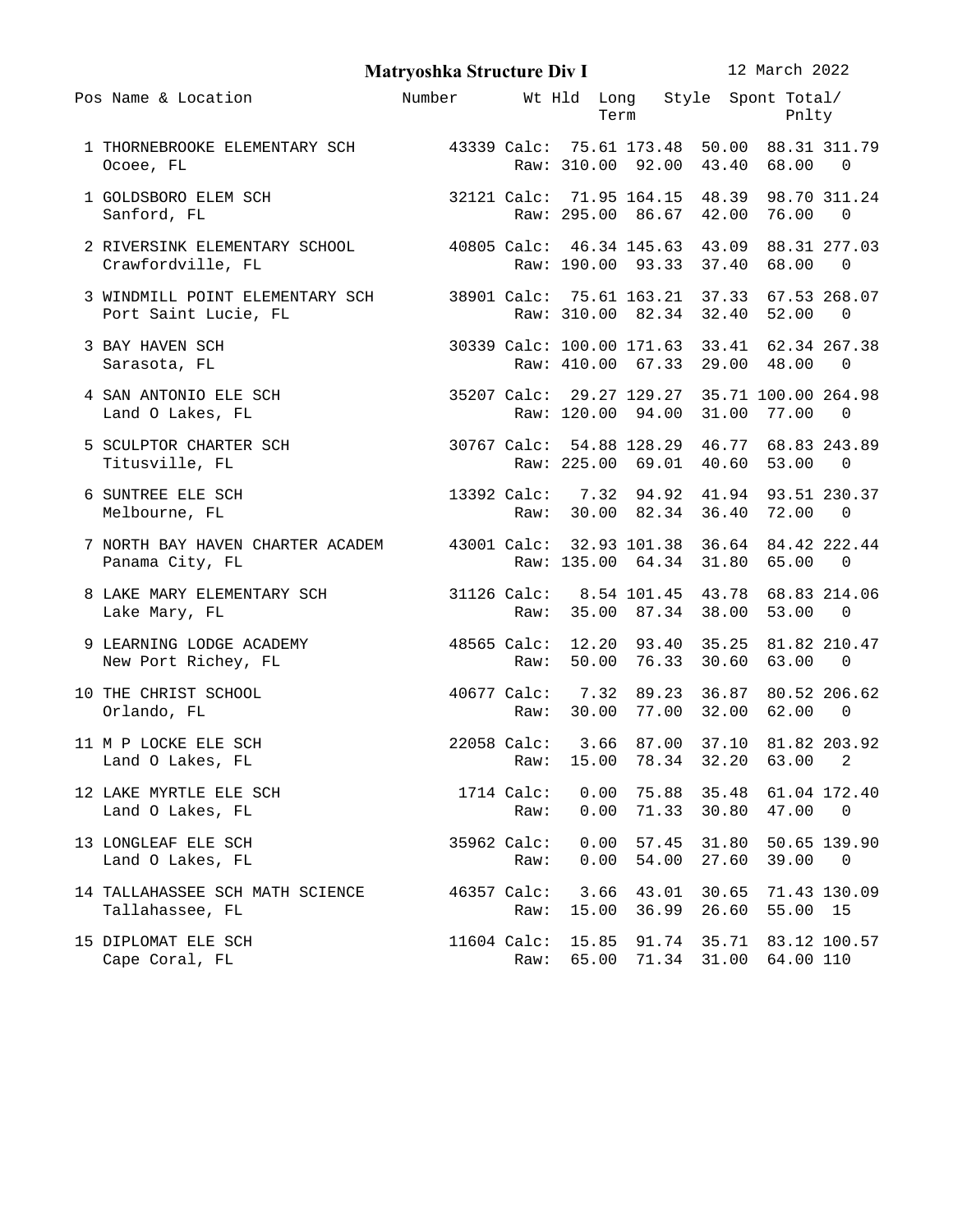|                                                                                                                       | Matryoshka Structure Div II |      |       |             |                                                       | 12 March 2022 |     |
|-----------------------------------------------------------------------------------------------------------------------|-----------------------------|------|-------|-------------|-------------------------------------------------------|---------------|-----|
| Pos Name & Location                                                                                                   | Number                      |      |       | Term        | Wt Hld Long Style Spont Total/                        | Pnlty         |     |
| 1 BOYS AND GIRLS CLUB OF SLC 48810 Calc: 100.00 197.82 49.43 100.00 347.25<br>Ft. Pierce, FL                          |                             |      |       |             | Raw: 180.00 90.33 43.00 65.00 0                       |               |     |
| 2 FLORIDA COLLEGE ACADEMY 32114 Calc: 77.78 174.16 38.51 98.97 311.64<br>Tampa, FL                                    |                             |      |       |             | Raw: 140.00 89.00 33.50 64.33 0                       |               |     |
| 3 DUNEDIN MIDDLE SCHOOL 5980 Calc: 58.33 157.24 48.28 95.38 300.90<br>Dunedin, FL                                     |                             |      |       |             | Raw: 105.00 91.33 42.00 62.00 0                       |               |     |
| 4 NORTH BAY HAVEN CHARTER ACADEM 43001 Calc: 52.78 152.78 50.00 75.38 278.16<br>Panama City, FL                       |                             |      |       |             | Raw: 95.00 92.34 43.50 49.00                          |               | - 0 |
| 5 TERRACE COMMUNITY MIDDLE SCH 30428 Calc: 58.33 155.08 39.66 82.05 276.79<br>Brandon, FL                             |                             |      |       |             | Raw: 105.00 89.34 34.50 53.33 0                       |               |     |
| 5 WEST MELBOURNE SCH FOR SCI 32309 Calc: 36.11 133.94 44.83 97.95 276.72<br>West Melbourne, FL                        |                             | Raw: |       |             | 65.00 90.34 39.00 63.67 0                             |               |     |
| 6 THOMAS E WEIGHTMAN MID SCH<br>11463 Calc: 55.56 132.81 45.11 78.46 256.38<br>20.25 51.00 0 12kg<br>Land O Lakes, FL |                             |      |       |             | Raw: 100.00 71.33 39.25 51.00 0                       |               |     |
| 7 JEWETT MIDDLE ACADEMY A 41434 Calc: 47.22 124.84 39.94 81.54 238.32<br>Winter Haven, FL                             |                             | Raw: |       |             | 85.00 71.67 34.75 53.00                               |               | - 8 |
| 8 TUSKAWILLA MIDDLE SCHOOL A 12806 Calc: 13.89 97.28 46.84 88.20 232.32<br>Oviedo, FL                                 |                             | Raw: |       |             | 25.00 77.00 40.75 57.33 0                             |               |     |
| 9 CANTERBURY SCHOOL<br>Fort Myers, FL                                                                                 | 35493 Calc:                 | Raw: | 20.00 |             | 11.11 93.77 43.10 89.74 226.61<br>76.33 37.50 58.33 0 |               |     |
| 10 JEWETT MIDDLE ACADEMY C                 48755 Calc: 19.44  85.14  43.68  91.28 215.10<br>Winter Haven, FL          |                             |      |       |             | Raw: 35.00 60.67 38.00 59.33 5                        |               |     |
| 11 ORLANDO SCIENCE MIDDLE SCHOOL        44965 Calc:   8.33 33.95 18.39 54.88 107.22<br>Orlando, FL                    |                             | Raw: |       | 15.00 23.66 |                                                       | 16.00 35.67 0 |     |
|                                                                                                                       |                             |      |       |             |                                                       |               |     |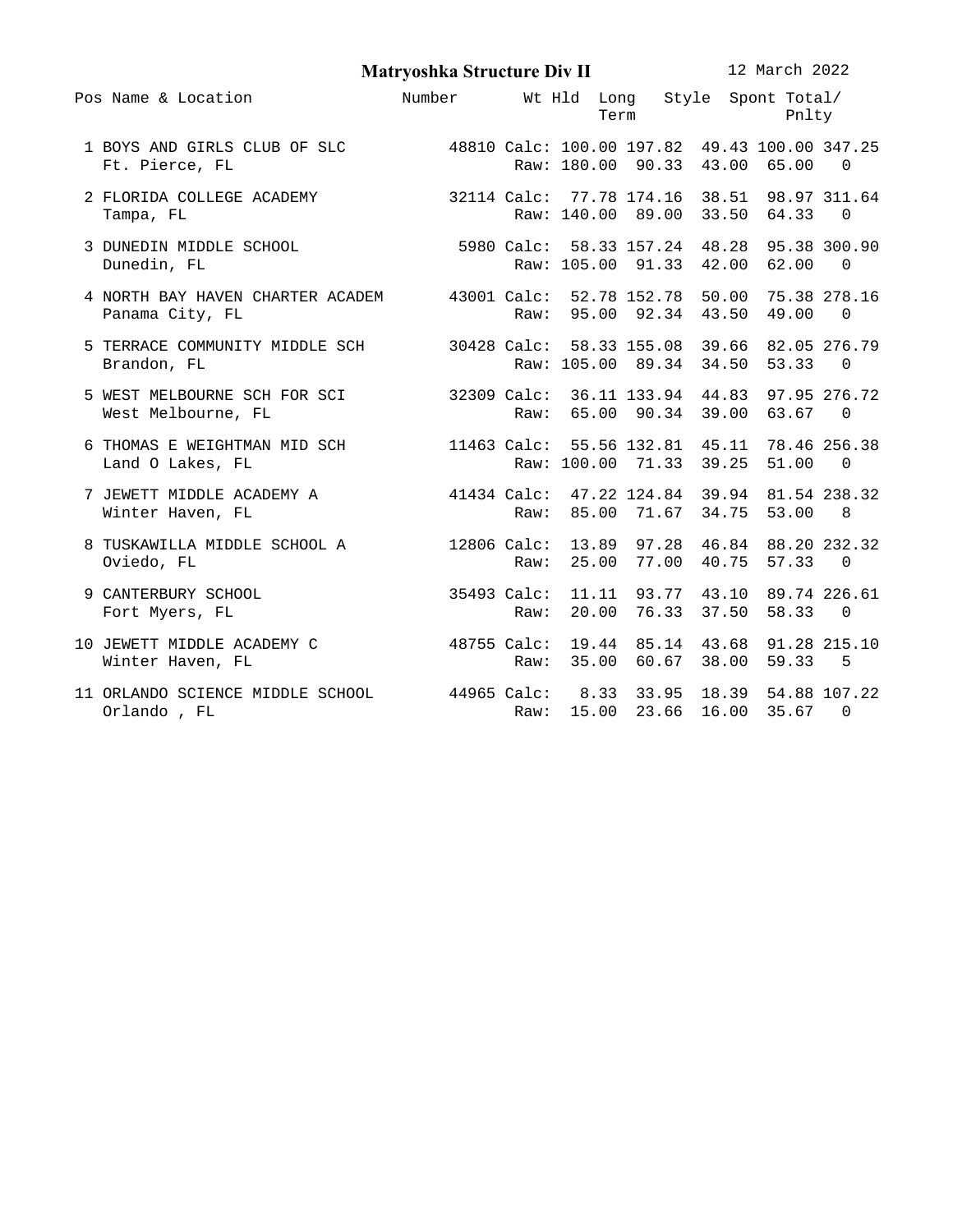**Matryoshka Structure Div III** 12 March 2022 Pos Name & Location **Number** Wt Hld Long Style Spont Total/ Term Pnlty 1 EDGEWATER HIGH SCHOOL 35468 Calc: 100.00 200.00 50.00 100.00 350.00 Orlando, FL Raw: 580.00 97.00 48.25 80.25 0 2 ACADEMY AT THE LAKES 17709 Calc: 29.31 125.87 39.38 67.60 232.85 Land O Lakes, FL Raw: 170.00 93.66 38.00 54.25 0 3 PASCO H S 4108 Calc: 15.52 109.34 32.38 56.39 198.11 Land O Lakes, FL Raw: 90.00 91.01 31.25 45.25 0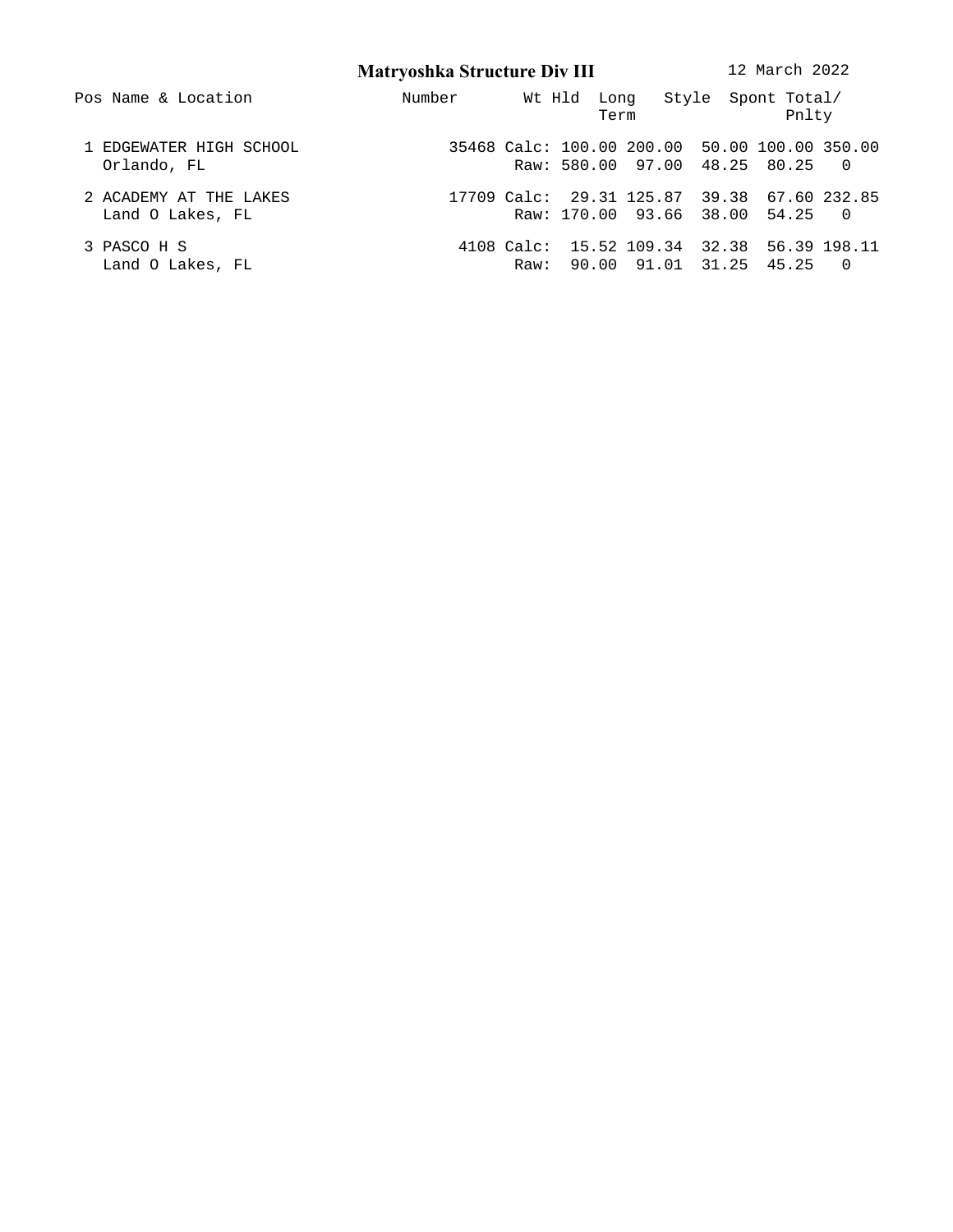**Life isa Circus! Div IA** 12 March 2022

| Pos Name & Location                                                                                  | Number                                | Long Style Spont Total/<br>Term Pnlty                              |                |          |                   |
|------------------------------------------------------------------------------------------------------|---------------------------------------|--------------------------------------------------------------------|----------------|----------|-------------------|
| 1 NORTH WAUCHULA ELEMENTARY SCH 32967 Calc: 163.52 44.00 95.88 303.40<br>Wauchula, FL                |                                       | Raw: 151.00 44.00 69.75                                            |                |          | - 0               |
| 2 TEAM IMAG B<br>Fort Myers, FL                                                                      | 48772 Calc: 177.23 46.50 81.10 299.83 | Raw: 163.66 46.50 59.00                                            |                |          | - 5               |
| 2 CLASSICAL CHRISTIAN ACADEMY 39649 Calc: 167.10 36.50 96.22 299.82<br>North Fort Myers, FL          |                                       | Raw: 154.31 36.50 70.00 0                                          |                |          |                   |
| 3 FAIRLAWN ELEMENTARY SCH 35238 Calc: 200.00 50.00 31.62 281.62<br>Fort Pierce, FL                   |                                       | Raw: 184.69 50.00 23.00                                            |                |          | 0                 |
| 4 SAN ANTONIO ELE SCH 35207 Calc: 143.31 37.00 100.00 280.31<br>Land O Lakes, FL                     |                                       | Raw: 132.34 37.00 72.75                                            |                |          | - 0               |
| 5 WINDMILL POINT ELEMENTARY SCH 38901 Calc: 171.80 41.50 67.35 265.65<br>Port Saint Lucie, FL        |                                       | Raw: 158.65 41.50 49.00 15                                         |                |          |                   |
| 6 M P LOCKE ELE SCH<br>Land O Lakes, FL                                                              | 22058 Calc: 163.51 32.50 59.11 255.12 | Raw: 150.99 32.50 43.00                                            |                |          | 0                 |
| 7 LAKEVIEW ELE SCH<br>Kissimmee, FL                                                                  | 45015 Calc: 158.10 30.50 64.95 253.55 | Raw: 146.00 30.50 47.25                                            |                |          | - 0               |
| 7 ELISA NELSON ELEMENTARY SCHOOL 48921 Calc: 154.13 34.00 64.95 253.08<br>Palm Harbor, FL            |                                       | Raw: 142.33 34.00 47.25 0                                          |                |          |                   |
| 32078 Calc: 158.45 38.00 54.30 250.75<br>8 DAYSPRING ACADEMY A<br>New Port Richey, FL                |                                       | Raw: 146.32 38.00 39.50                                            |                |          | - 0               |
| 9 FREEPORT MIDDLE SCHOOL 45926 Calc: 158.10 31.00 54.64 243.74<br>Freeport, FL                       |                                       | Raw: 146.00 31.00                                                  |                | 39.75    | - 0               |
| <b>10 CYPRESS ELE SCH</b><br>Kissimmee, FL                                                           |                                       | 30543 Calc: 145.11 33.00 62.89 241.00<br>Raw: 134.00 33.00 45.75 0 |                |          |                   |
| 11 CENTRAL AVENUE ELE SCH                   45010 Calc: 141.86  31.00  56.70 229.56<br>Kissimmee, FL |                                       | Raw: 131.00 31.00 41.25                                            |                |          | 0                 |
| 12 SCULPTOR CHARTER SCH<br>Titusville, FL                                                            |                                       | 30767 Calc: 157.75<br>Raw: 145.67                                  | 29.50<br>29.50 | 24.75    | 34.02 221.27<br>0 |
| 13 DUNE LAKES ELEMENTARY SCHOOL<br>Santa Rosa Beach, FL                                              |                                       | 47510 Calc: 140.42 35.00<br>Raw: 129.67                            | 35.00          | 27.25    | 37.46 212.88<br>0 |
| 14 VIERA CHARTER SCH<br>Melbourne, FL                                                                |                                       | 42505 Calc: 157.72 33.00<br>Raw: 145.65 33.00                      |                | 27.00 17 | 37.11 210.83      |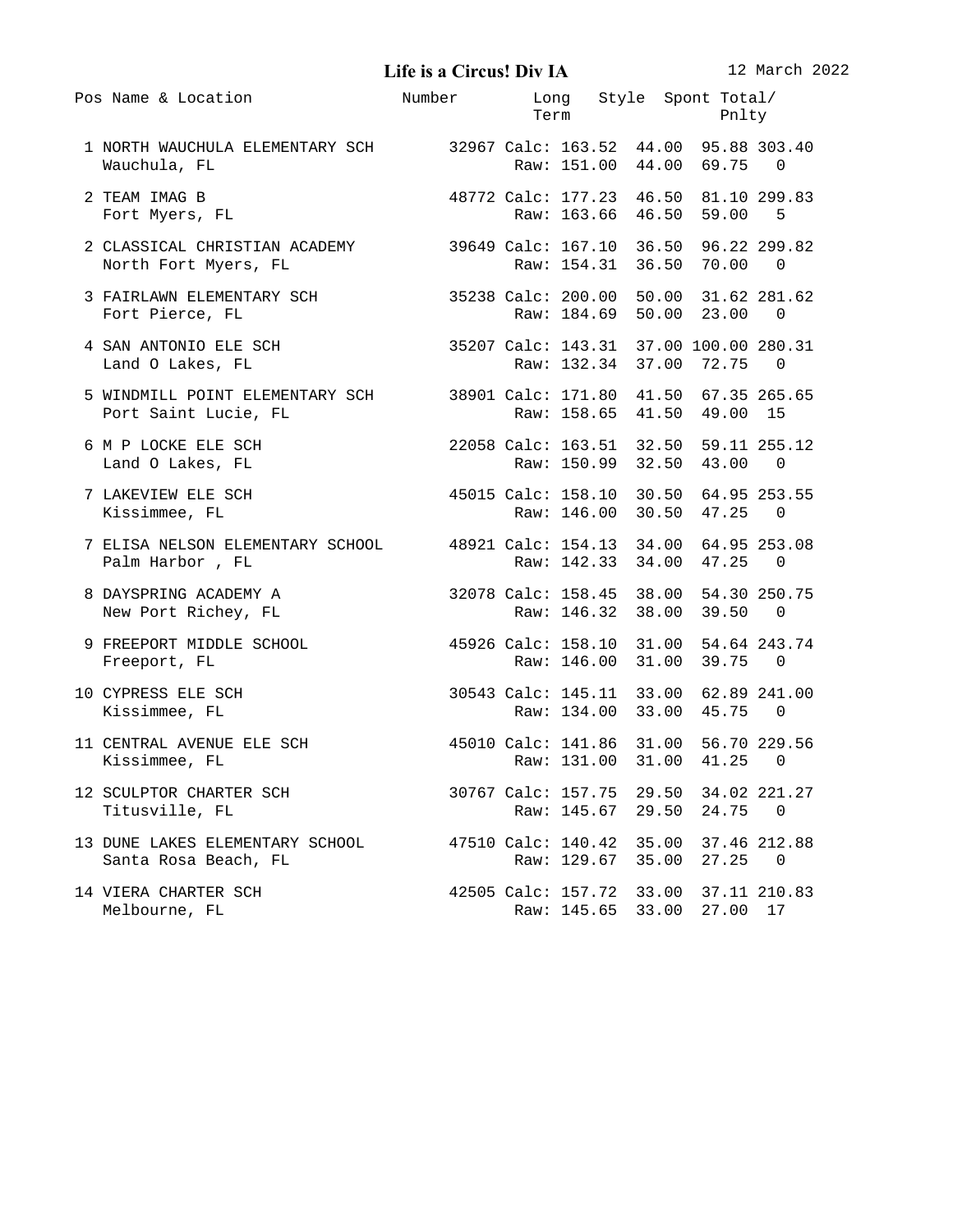**Life is a Circus! Div IB** 12 March 2022

| Pos Name & Location                                                                                                 | Number Long Style Spont Total/        |  | <b>Term</b> and the state of the state of the state of the state of the state of the state of the state of the state of the state of the state of the state of the state of the state of the state of the state of the state of the | Pnlty                   |                                            |
|---------------------------------------------------------------------------------------------------------------------|---------------------------------------|--|-------------------------------------------------------------------------------------------------------------------------------------------------------------------------------------------------------------------------------------|-------------------------|--------------------------------------------|
|                                                                                                                     |                                       |  |                                                                                                                                                                                                                                     |                         |                                            |
| 2 VINEYARDS ELEMENTARY SCHOOL 11156 Calc: 190.08 45.16 84.31 319.55<br>Naples, FL                                   |                                       |  |                                                                                                                                                                                                                                     | Raw: 172.66 40.34 68.50 | 0                                          |
| 3 STEVENSON ELEMENTARY SCHOOL 33326 Calc: 181.66 39.57 56.62 277.85<br>Merritt Island, FL                           |                                       |  |                                                                                                                                                                                                                                     | Raw: 165.01 35.34 46.00 | - 0                                        |
| 3 PATRIOT OAKS ACADEMY 43427 Calc: 143.48 33.58 100.00 277.06<br>St Johns, FL                                       |                                       |  |                                                                                                                                                                                                                                     | Raw: 130.33 29.99 81.25 | - 0                                        |
|                                                                                                                     |                                       |  |                                                                                                                                                                                                                                     |                         |                                            |
| 5 CORBETT PREPARATORY SCHOOL 46546 Calc: 200.00 38.82 30.77 269.59<br>Tampa, FL                                     |                                       |  |                                                                                                                                                                                                                                     | Raw: 181.67 34.67 25.00 | - 0                                        |
| 5 STARKEY RANCH K-8 SCHOOL 48919 Calc: 166.97 22.02 80.00 268.99<br>Land O Lakes, FL                                |                                       |  |                                                                                                                                                                                                                                     | Raw: 151.67 19.67 65.00 | 0                                          |
| 6 THE LIMELIGHT THEATRE 48254 Calc: 157.80 35.08 70.77 263.65<br>St Augustine, FL                                   |                                       |  |                                                                                                                                                                                                                                     | Raw: 143.34 31.33 57.50 | - 0                                        |
| 7 CELEBRATION K-8 SCH 45017 Calc: 169.92 30.97 57.85 258.74<br>Kissimmee, FL                                        |                                       |  |                                                                                                                                                                                                                                     | Raw: 154.35 27.66 47.00 | - 0                                        |
| 40677 Calc: 165.50 29.48 70.46 258.44<br>7 THE CHRIST SCHOOL<br>Orlando, FL                                         |                                       |  |                                                                                                                                                                                                                                     | Raw: 150.33 26.33 57.25 | $\overline{7}$                             |
| 7 OLDSMAR ELEMENTARY SCH 44957 Calc: 150.46 31.35 76.31 258.12<br>Oldsmar, FL                                       |                                       |  |                                                                                                                                                                                                                                     | Raw: 136.67 28.00 62.00 | - 0                                        |
| 8 HICKORY TREE ELE SCH<br>Kissimmee, FL                                                                             | 45005 Calc: 165.85 33.22 55.69 254.76 |  |                                                                                                                                                                                                                                     | Raw: 150.65 29.67 45.25 | - 0                                        |
| 37289 Calc: 147.88  28.73  63.69 240.30<br>Raw: 134.33  25.66  51.75   0<br>9 NEW RIVER ELE SCH<br>Land O Lakes, FL |                                       |  |                                                                                                                                                                                                                                     |                         |                                            |
| 10 TALLAHASSEE SCH MATH SCIENCE 46357 Calc: 142.00 25.75 67.08 234.83<br>Tallahassee, FL                            |                                       |  |                                                                                                                                                                                                                                     | Raw: 128.99 23.00 54.50 | - 0                                        |
| 11 SUNTREE ELE SCH<br>Melbourne, FL                                                                                 |                                       |  |                                                                                                                                                                                                                                     | Raw: 120.67 27.67 48.25 | 13392 Calc: 132.85 30.98 59.38 218.21<br>5 |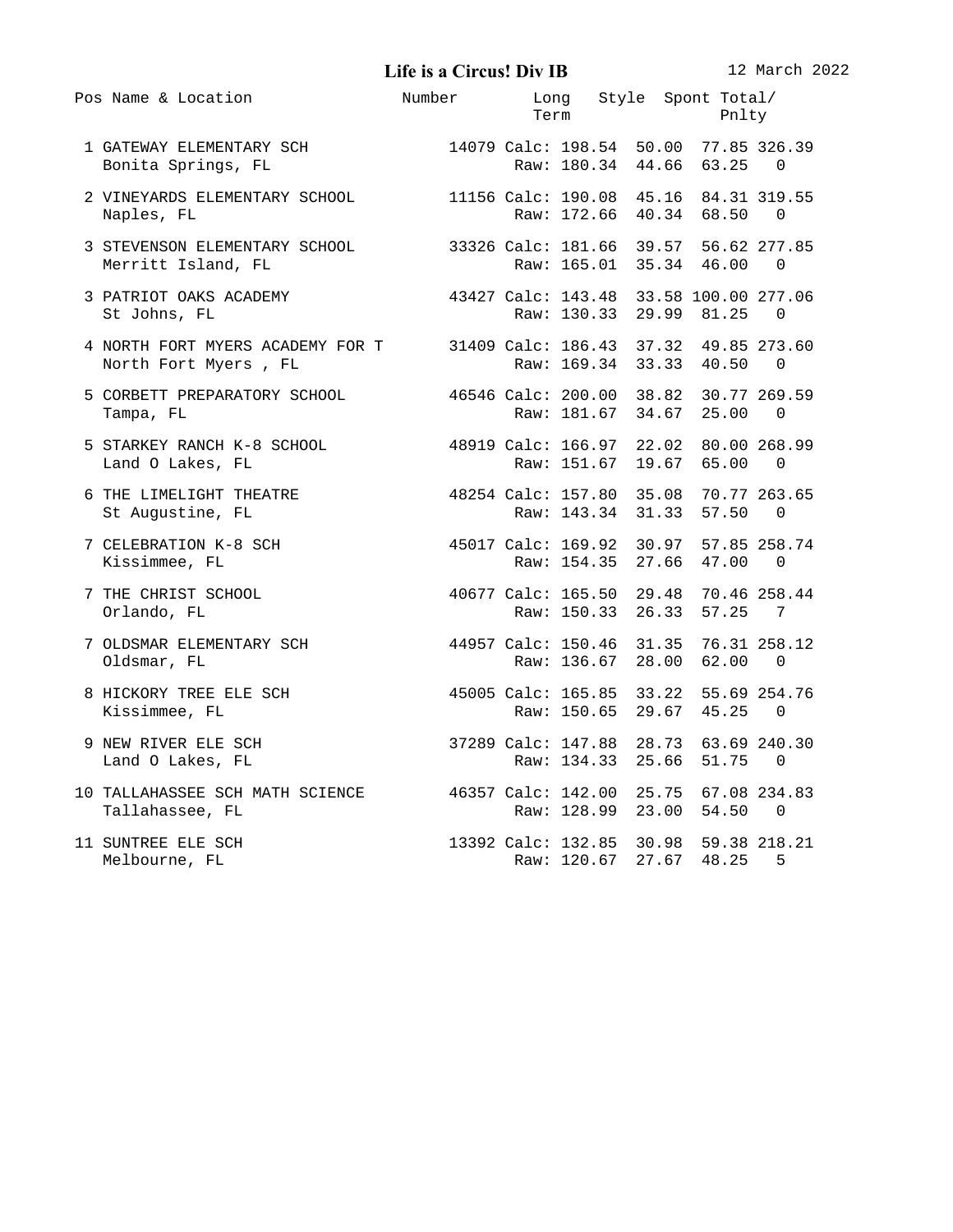**Life isa Circus! Div IC** 12 March 2022

|  | Pos Name & Location                                                                          | Number                                | Term        |  | Long Style Spont Total/<br>Pnlty                                   |          |  |
|--|----------------------------------------------------------------------------------------------|---------------------------------------|-------------|--|--------------------------------------------------------------------|----------|--|
|  | 1 ROLAND PARK K8<br>Tampa, FL                                                                |                                       |             |  | 14725 Calc: 184.78 50.00 100.00 334.78<br>Raw: 161.67 38.33 107.00 | $\Theta$ |  |
|  | 2 FIRST CHRISTIAN ACADEMY 37878 Calc: 200.00 49.57 76.33 325.90<br>New Port Richey, FL       |                                       | Raw: 174.99 |  | 38.00 81.67                                                        | $\Theta$ |  |
|  | 3 LAKE MARY PREP<br>Lake Mary Prep, FL                                                       |                                       |             |  | 39620 Calc: 193.15 31.75 92.52 317.42<br>Raw: 169.00 24.34 99.00   | $\Theta$ |  |
|  | 4 LAKE MARY ELEMENTARY SCH 31126 Calc: 185.90 37.83 85.05 308.78<br>Lake Mary, FL            |                                       |             |  | Raw: 162.65 29.00 91.00                                            | $\Theta$ |  |
|  | 5 THORNEBROOKE ELEMENTARY SCH 43339 Calc: 186.66 36.54 82.55 305.75<br>Ocoee, FL             |                                       |             |  | Raw: 163.32 28.01 88.33                                            | $\Theta$ |  |
|  | 6 WARDS CREEK ELE SCH<br>Saint Augustine, FL                                                 | 38931 Calc: 177.92 41.31 78.81 298.04 |             |  | Raw: 155.67 31.67 84.33                                            | 0        |  |
|  | 7 MICHIGAN AVENUE ELE SCH (45002 Calc: 160.02 43.92 90.03 293.97<br>Kissimmee, FL            |                                       |             |  | Raw: 140.01 33.67 96.33                                            | $\Theta$ |  |
|  | 8 GALILEO SCHOOL GIFTED LEARNING 41016 Calc: 174.49 20.01 95.02 289.52<br>Sanford, FL        |                                       | Raw: 152.67 |  | 15.34 101.67                                                       | 0        |  |
|  | 9 MOSSY HEAD ELEMENTARY SCHOOL 46507 Calc: 159.25 36.52 80.07 275.84<br>Defuniak Springs, FL |                                       |             |  | Raw: 139.34 28.00 85.67 0                                          |          |  |
|  | 10 LACOOCHEE ELEMENTARY SCHOOL 48918 Calc: 175.63 46.53 81.31 273.47<br>Dade City, FL        |                                       |             |  | Raw: 153.67 35.67 87.00 30                                         |          |  |
|  | 11 DEERWOOD ELEMENTARY SCHOOL 45004 Calc: 159.24 35.22 75.07 269.53<br>Kissimmee, FL         |                                       |             |  | Raw: 139.33 27.00 80.33                                            | 0        |  |
|  | 12 RAY V POTTORF ELE SCH<br>Fort Myers, FL                                                   | 46477 Calc: 150.88 21.75 75.07 247.70 |             |  | Raw: 132.01 16.67 80.33                                            | $\Theta$ |  |
|  | 39921 Calc: 137.91 24.35 82.55 244.81<br>13 WESTSIDE K-8 SCH<br>Kissimmee, FL                |                                       |             |  | Raw: 120.66 18.67 88.33                                            | $\Theta$ |  |
|  | 14 FREEPORT ELEMENTARY SCHOOL A 45930 Calc: 149.35 24.77 55.77 224.89<br>Freeport, FL        |                                       |             |  | Raw: 130.67 18.99 59.67                                            | 5        |  |
|  |                                                                                              |                                       |             |  |                                                                    |          |  |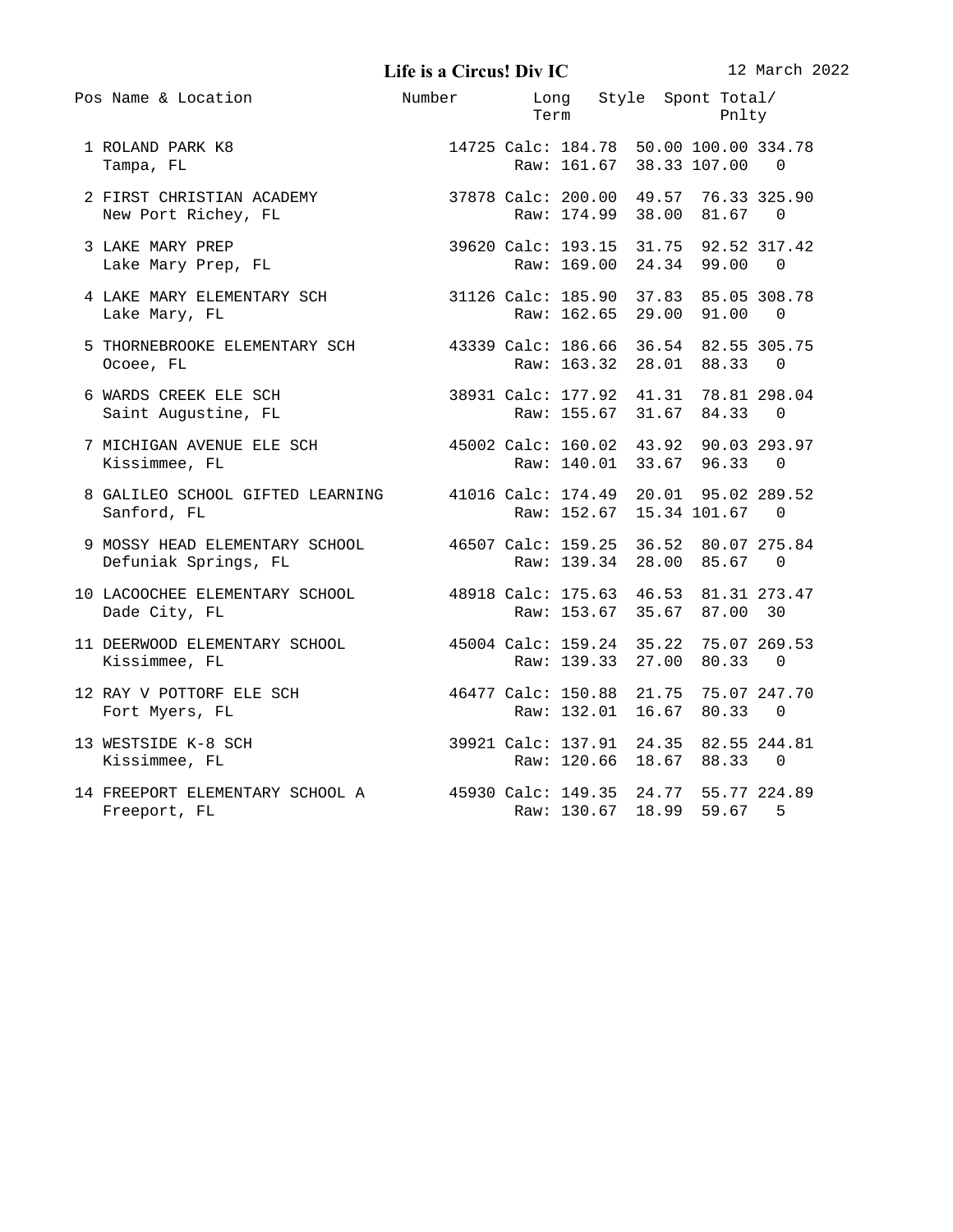**Life is a Circus! Div IIA** 12 March 2022

| Pos Name & Location                                                                          | Number Long Style Spont Total/        |                                   | <b>Term</b>                                                         | Pnlty |                          |
|----------------------------------------------------------------------------------------------|---------------------------------------|-----------------------------------|---------------------------------------------------------------------|-------|--------------------------|
| 1 TEAM IMAG A<br>Fort Myers, FL                                                              |                                       |                                   | 48773 Calc: 197.88 50.00 91.43 339.31<br>Raw: 187.01 44.00 113.67 0 |       |                          |
| 1 DAYSPRING ACADEMY A 22078 Calc: 193.64 45.06 100.00 338.70<br>New Port Richey, FL          |                                       |                                   | Raw: 183.00 39.65 124.33                                            |       | 0                        |
|                                                                                              |                                       |                                   |                                                                     |       |                          |
| 3 HARMONY MIDDLE SCHOOL<br>Harmony, FL                                                       | 47587 Calc: 193.29 45.83 90.62 329.74 |                                   | Raw: 182.67 40.33 112.67                                            |       | - 0                      |
| 4 GREENWOOD LAKES MIDDLE SCHOOL 2224 Calc: 180.24 43.93 86.33 310.50<br>Lake Mary, FL        |                                       |                                   | Raw: 170.34 38.66 107.33                                            |       | 0                        |
| 5 ROTARY CLUB OF OVIEDO A<br>Oviedo, FL                                                      |                                       |                                   | 38991 Calc: 182.70 43.94 62.47 289.11<br>Raw: 172.66 38.67 77.67    |       | - 0                      |
| 2896 Calc: 190.83 46.97 46.38 284.18<br>6 PINE VIEW MID SCH<br>Land O Lakes, FL              |                                       |                                   | Raw: 180.34 41.33 57.67                                             |       | - 0                      |
| 7 TUSKAWILLA MIDDLE SCHOOL B 39985 Calc: 153.42 38.26 79.63 271.31<br>Oviedo, FL             |                                       |                                   | Raw: 144.99 33.67 99.00                                             |       | $\Theta$                 |
| 8 NORTH BAY HAVEN CHARTER ACADEM 43001 Calc: 160.51 42.43 57.91 260.85<br>Panama City, FL    |                                       |                                   | Raw: 151.69 37.34 72.00                                             |       | 0                        |
| 9 RIVERSPRINGS MIDDLE SCHOOL 42273 Calc: 158.72 40.15 59.25 258.12<br>Crawfordville, FL      |                                       |                                   | Raw: 150.00 35.33 73.67                                             |       | - 0                      |
| 10 FIRST BAPTIST CHRISTIAN ACADEM 47618 Calc: 163.31 42.42 51.21 256.94<br>Bunnell, FL       |                                       |                                   | Raw: 154.34 37.33 63.67                                             |       | - 0                      |
| 11 CLASSICAL CHRISTIAN ACADEMY 39649 Calc: 175.31 43.56 36.73 255.60<br>North Fort Myers, FL |                                       |                                   | Raw: 165.68 38.33 45.67 0                                           |       |                          |
| 12 APOLLO ELEMENTARY SCH<br>Titusville, FL                                                   |                                       |                                   | 11979 Calc: 170.37 42.80 39.95 253.12<br>Raw: 161.01 37.66 49.67 0  |       |                          |
| 13 DUNEDIN MIDDLE SCHOOL<br>Dunedin, FL                                                      |                                       | Raw: 150.66                       | 5980 Calc: 159.42 42.05 47.45 248.92<br>37.00                       | 59.00 | 0                        |
| 14 INDIAN TRAILS MIDDLE SCHOOL<br>Winter Springs, FL                                         |                                       | Raw: 130.99                       | 13460 Calc: 138.61 39.40<br>34.67                                   | 82.00 | 65.95 243.96<br>0        |
| 15 KISSIMMEE MID SCH<br>Kissimmee, FL                                                        |                                       | Raw: 140.00                       | 44995 Calc: 148.14 29.16 43.17 220.47<br>25.66                      | 53.67 | - 0                      |
| <b>16 SCULPTOR CHARTER SCH</b><br>Titusville, FL                                             |                                       | 30767 Calc: 135.08<br>Raw: 127.66 | 34.09<br>30.00                                                      | 46.00 | 37.00 204.17<br>2        |
| 17 TALLAHASSEE SCH MATH SCIENCE<br>Tallahassee, FL                                           |                                       |                                   | 46357 Calc: 112.16 22.72<br>Raw: 106.00 19.99                       | 54.00 | 43.43 178.31<br>$\Theta$ |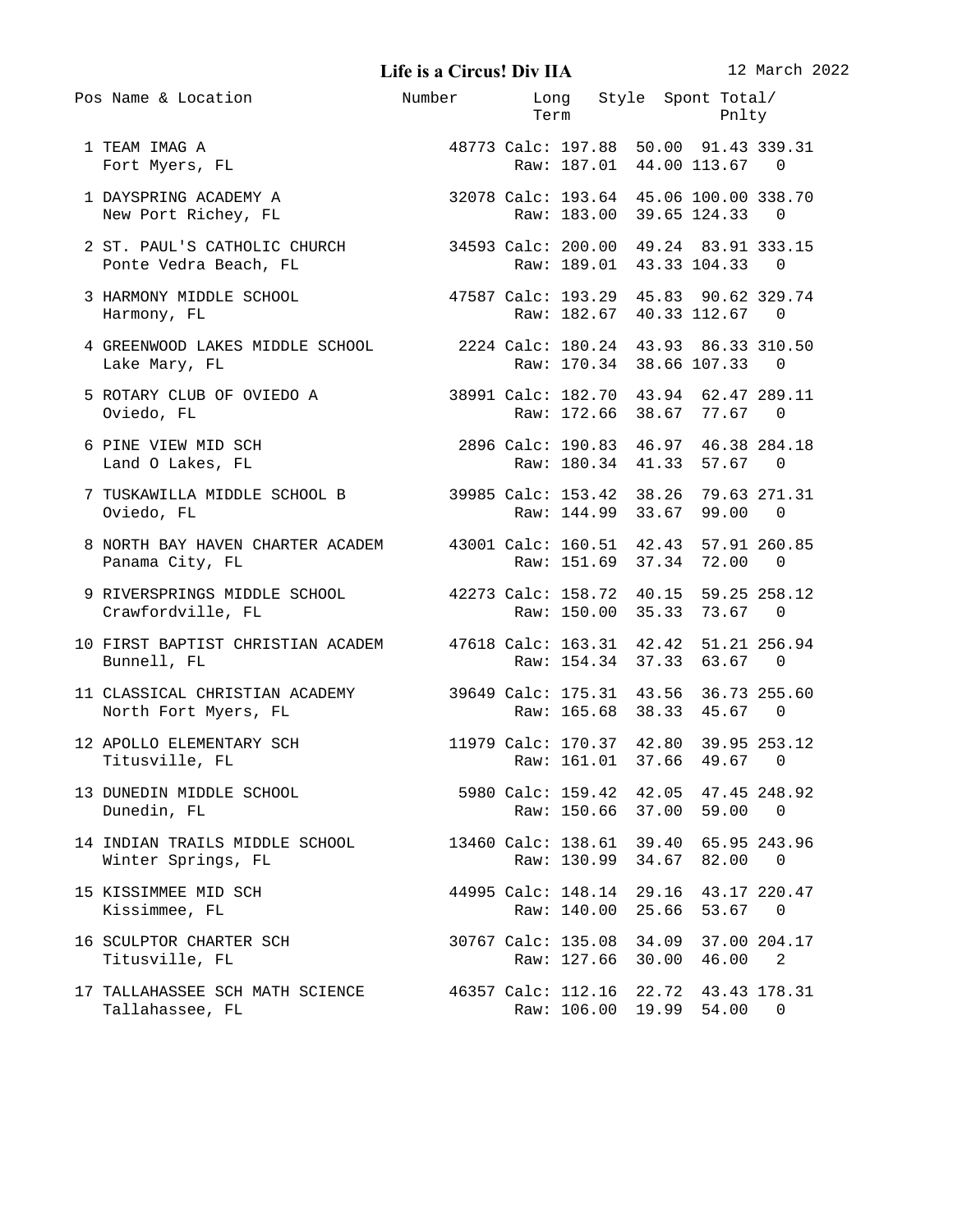**Life isa Circus! Div IIB** 12 March 2022

| Pos Name & Location                                                                                                         | Number Long Style Spont Total/ | Term Pnlty                                                         |       |       |     |
|-----------------------------------------------------------------------------------------------------------------------------|--------------------------------|--------------------------------------------------------------------|-------|-------|-----|
| 46337 Calc: 200.00 50.00 95.40 345.40<br>1 SANFORD MIDDLE<br>Sanford, FL                                                    |                                | Raw: 187.34 44.50 83.00 0                                          |       |       |     |
| 2 HOMESCHOOLERS OF COLLIER COUNT 42993 Calc: 191.46 46.63 87.74 325.83<br>Bonita Springs, FL 8001 Raw: 179.34 41.50 76.33 0 |                                |                                                                    |       |       |     |
| 44992 Calc: 165.49  42.13 100.00 307.62<br>Raw: 155.01  37.50  87.00  0<br>3 NARCOOSSEE MID SCH<br>Kissimmee, FL            |                                |                                                                    |       |       |     |
| 4 PALMETTO CHARTER SCHOOL 42139 Calc: 171.15 35.96 84.68 291.79<br>Palmetto, FL                                             |                                | Raw: 160.32 32.00 73.67 0                                          |       |       |     |
| 5 TUSKAWILLA MIDDLE SCHOOL A 12806 Calc: 163.34 37.64 89.28 290.26<br>Oviedo, FL                                            |                                | Raw: 153.00 33.50 77.67 0                                          |       |       |     |
| 6 LAKE COUNTY HOMESCHOOLERS 46399 Calc: 169.74 35.96 81.61 287.31<br>Eustis, FL                                             |                                | Raw: 159.00 32.00 71.00                                            |       |       | - 0 |
| 7 BOYS AND GIRLS CLUB OF SLC 48810 Calc: 166.54 38.20 73.94 273.68<br>Ft. Pierce, FL                                        |                                | Raw: 156.00 34.00 64.33                                            |       |       | - 5 |
| 8 CHARLES S. RUSHE MIDDLE SCHOOL 37265 Calc: 160.85 31.46 80.08 272.39<br>Land O Lakes, FL                                  |                                | Raw: 150.67 28.00 69.67 0                                          |       |       |     |
| 9 LIBERTY PINES ACADEMY 41224 Calc: 158.72 36.52 72.41 267.65<br>St. Johns, FL                                              |                                | Raw: 148.67 32.50 63.00                                            |       |       | - 0 |
| 10 CAPE ELEMENTARY SCHOOL 3967 Calc: 175.79 31.46 50.20 257.45<br>Cape Coral, FL                                            |                                | Raw: 164.66 28.00 43.67 0                                          |       |       |     |
| 11 WEDGEFIELD SCHOOL                           47484 Calc: 142.35 31.46 75.48 249.29<br>Orlando, FL                         |                                | Raw: 133.34 28.00 65.67 0                                          |       |       |     |
| 12 SEVEN SPRINGS MID SCH 26001 Calc: 129.89 28.65 86.21 244.75<br>Land O Lakes, FL                                          |                                | Raw: 121.67 25.50 75.00 0                                          |       |       |     |
| 12 CENTRAL MID SCH<br>West Melbourne, FL                                                                                    |                                | 15502 Calc: 141.61 39.89 63.22 244.72<br>Raw: 132.65 35.50 55.00 0 |       |       |     |
| 13 CW RUCKEL MIDDLE SCHOOL                           2227 Calc: 155.50   21.35   64.75  241.60<br>Niceville, FL             |                                | Raw: 145.66                                                        | 19.00 | 56.33 | 0   |
| 14 WAKULLA MIDDLE SCHOOL<br>Crawfordville, FL                                                                               |                                | 43851 Calc: 141.64 24.16 68.59 234.39<br>Raw: 132.67 21.50 59.67   |       |       | - 0 |
| 15 FERRY PASS MIDDLE SCHOOL<br>Pensaola, FL                                                                                 |                                | 43891 Calc: 153.02 21.91 53.64 228.57<br>Raw: 143.33 19.50 46.67 0 |       |       |     |
| 16 THOMAS E WEIGHTMAN MID SCH<br>Land O Lakes, FL                                                                           |                                | 11463 Calc: 119.92 16.85 74.71 211.48<br>Raw: 112.33 15.00         |       | 65.00 | 0   |
| 17 RENAISSANCE CHARTER SCHOOL AT      43383 Calc: 100.34  21.91  62.07 184.32<br>Kissimmee, FL                              |                                | Raw: 93.99 19.50 54.00                                             |       |       | 0   |